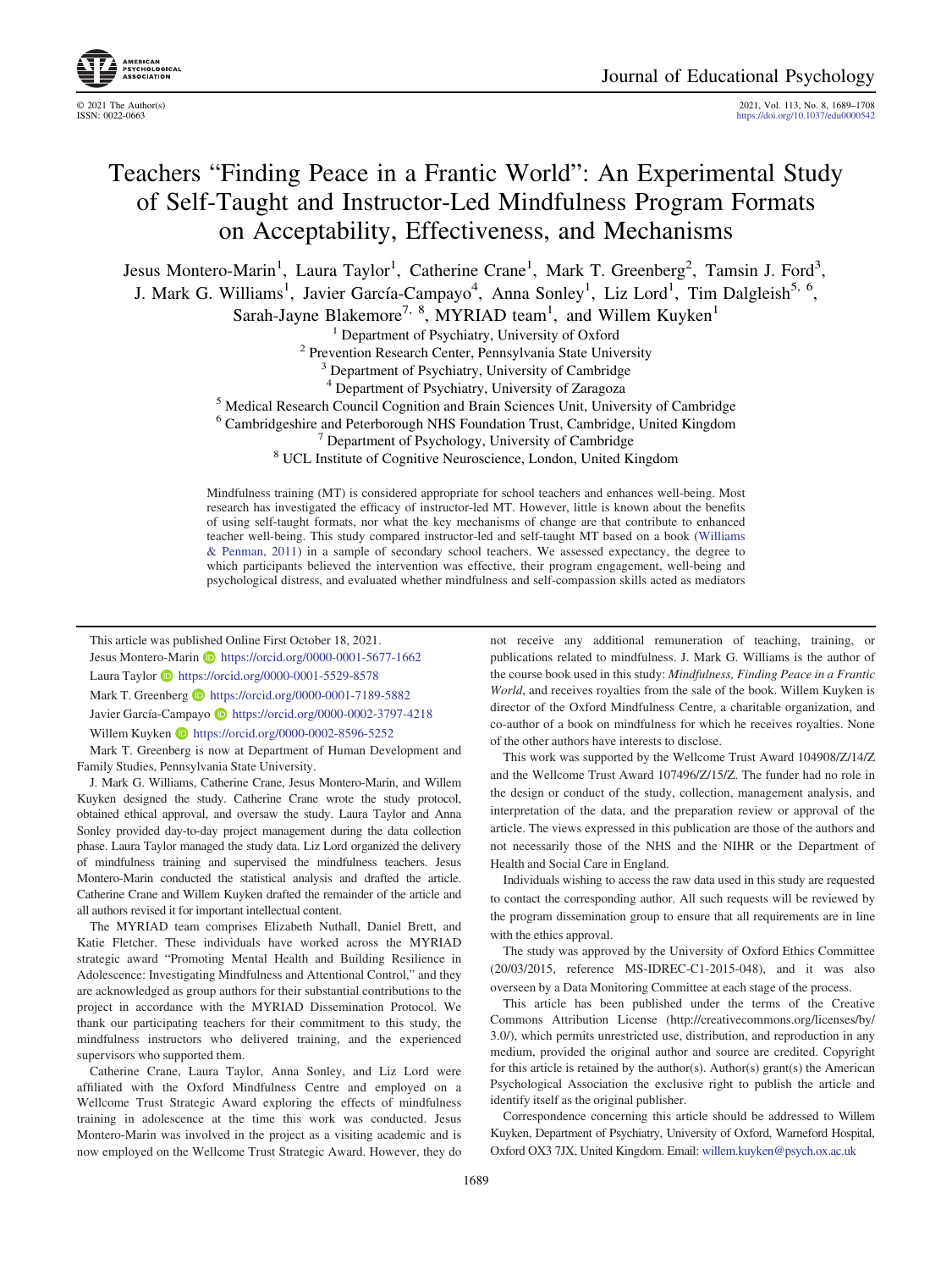#### 1690 MONTERO-MARIN ET AL.

of outcomes. In total, 206 teachers from 43 schools were randomized by school to an instructor-led or self-taught course—77% female, mean age 39 years ( $SD = 9.0$ ). Both MT formats showed similar rates of participant expectancy and engagement, but the instructor-led arm was perceived as more credible. Using linear mixed-effects models, we found the self-taught arm showed significant pre-post improvements in self-compassion and well-being, while the instructor-led arm showed such improvements in mindfulness, self-compassion, well-being, perceived stress, anxiety, depression, and burnout. Changes over time significantly differed between the groups in all these outcomes, favoring the instructor-led arm. The instructor-led arm, compared with the self-taught, indirectly improved teacher outcomes by enhancing mindfulness and self-compassion as mediating factors. Mindfulness practice frequency had indirect effects on teacher outcomes through mindfulness in both self-taught and instructor-led arms. Our results suggest both formats are considered reasonable, but the instructor-led is more effective than the self-taught. Trial registration: ISRCTN18013311.

#### Educational Impact and Implications Statement

Mindfulness training enhances teachers' well-being. This study compared two different mindfulness training formats with a sample of 206 secondary school teachers using an experimental design. Results suggested that teachers' well-being was increased in both formats of delivery and both generated similar expectancy and engagement with the mindfulness practice; but the instructor-led format appeared to be more credible and effective and was also able to reduce teachers' stress, anxiety, depressive symptomatology, and burnout. In contrast, the self-taught program might be useful for those teachers who cannot access or commit to an instructor-led program, provided they engage with mindfulness practice. This study suggests two forms for teachers to learn mindfulness, instructor-led and self-taught, as a way to support well-being, each with its own advantages.

Keywords: teachers, well-being, mindfulness, self-compassion, mediation

Supplemental materials: <https://doi.org/10.1037/edu0000542.supp>

The majority of teachers enter the profession because they want to make a positive difference to young people's lives [\(OECD, 2009](#page-18-0)), and for many people teaching is a valued vocation. However, teaching is a challenging profession that can involve significant work-related distress ([Arvidsson et al.,](#page-15-0) [2016\)](#page-15-0). Maximizing teachers' effectiveness and well-being, as well as minimizing occupational distress and turn-over, has been the subject of significant enquiry [\(Hakanen et al., 2006;](#page-16-0) [Unterbrink et al., 2007](#page-18-1); [Van Horn et al., 1997;](#page-18-2) [Wang et al.,](#page-19-1) [2015\)](#page-19-1). It has been observed that secondary school teachers show lower levels of well-being than is typical for the working-age general population ([Kidger, Stone, et al., 2016\)](#page-17-0). Poor well-being has implications for the health of the teachers and educational attainment of the children ([Katz et al., 2018](#page-16-1); [Oberle & Scho](#page-17-1)[nert-Reichl, 2016\)](#page-17-1), and the high levels of turnover and sickness absence create a financial burden on schools and on society more broadly ([Naghieh et al., 2015](#page-17-2)). Our study is focused on how different models of mindfulness training (MT) might best support teachers to manage the demands of their teaching role in terms of perceived stress, as well as increase well-being, and reduce symptoms of anxiety, depression, and burnout. This study is part of a larger piece of work examining the efficacy, cost-effectiveness, mechanisms, and implementation of MT in schools ([Kuyken et al., 2017](#page-17-3); [Montero-Marin et al., 2021](#page-17-4)). It also builds on two studies exploring different models of MT based on four training routes for school teachers wishing to deliver MT at school but differing in intensity and potential scalability [\(Crane et al., 2020\)](#page-16-2), as well as the facilitators and barriers to implementing MT in schools ([Wilde et al., 2019](#page-19-2)).

# Instructor-Led and Self-Taught MT for Enhancing Teacher Well-Being

There is a growing body of research investigating whether or not MT might be helpful for teachers in school settings. A recent

meta-analysis of 29 studies of MT for teachers (including 1,493 participants between prekindergarten and 12th grade) suggests that MT has a medium effect size on a range of well-being and mental health outcomes ([Klingbeil & Renshaw, 2018\)](#page-17-5). Mindfulness is a natural, trainable, human capacity to bring awareness to all aspects of experience, with attitudes of curiosity, friendliness, and care ([Bishop et al., 2004;](#page-15-1) [Feldman & Kuyken, 2019](#page-16-3)). MT develops these foundational skills and enables people to apply them in their daily lives to support well-being and general functioning. MT combines regular mindfulness exercises with psycho-educational content, designed to provide a rationale for the program, and an enhanced understanding of psychological processes that are relevant to the specific population receiving the program [\(Crane et al.,](#page-16-4) [2017](#page-16-4); [Jennings & DeMauro, 2017](#page-16-5)). The practice of mindfulness meditation is a core component of MT that seems to be related to mental health outcomes such as decreased rumination, depressive symptom alleviation, and lower hazard of relapse to major depression [\(Crain et al., 2017](#page-16-6); [Crane et al., 2014;](#page-16-7) [Hawley et al., 2014](#page-16-8); [Segal et al., 2013\)](#page-18-3). The meta-analysis carried out by [Parsons et al.](#page-18-4) [\(2017\)](#page-18-4) observed small but significant associations between the amount of mindfulness practice and reductions on stress, anxiety and depressive symptomatology.

A commonly used format for MT for teachers is an instructorled eight-session group delivery [\(Lomas et al., 2017\)](#page-17-6), possibly derived from the original structure of major mindfulness-based programs, such as mindfulness-based stress reduction and mindfulness-based cognitive therapy. Over the course of the program, participating teachers engage in a range of mindfulness practices and psycho-educational exercises. These are intended to develop their ability to attend to present moment experiences in a nonreactive and nonjudgmental way in order to become aware of, and relate differently to, unhelpful mental habits ([Crain et al., 2017\)](#page-16-6). Mindfulness instructors encourage and support participants' to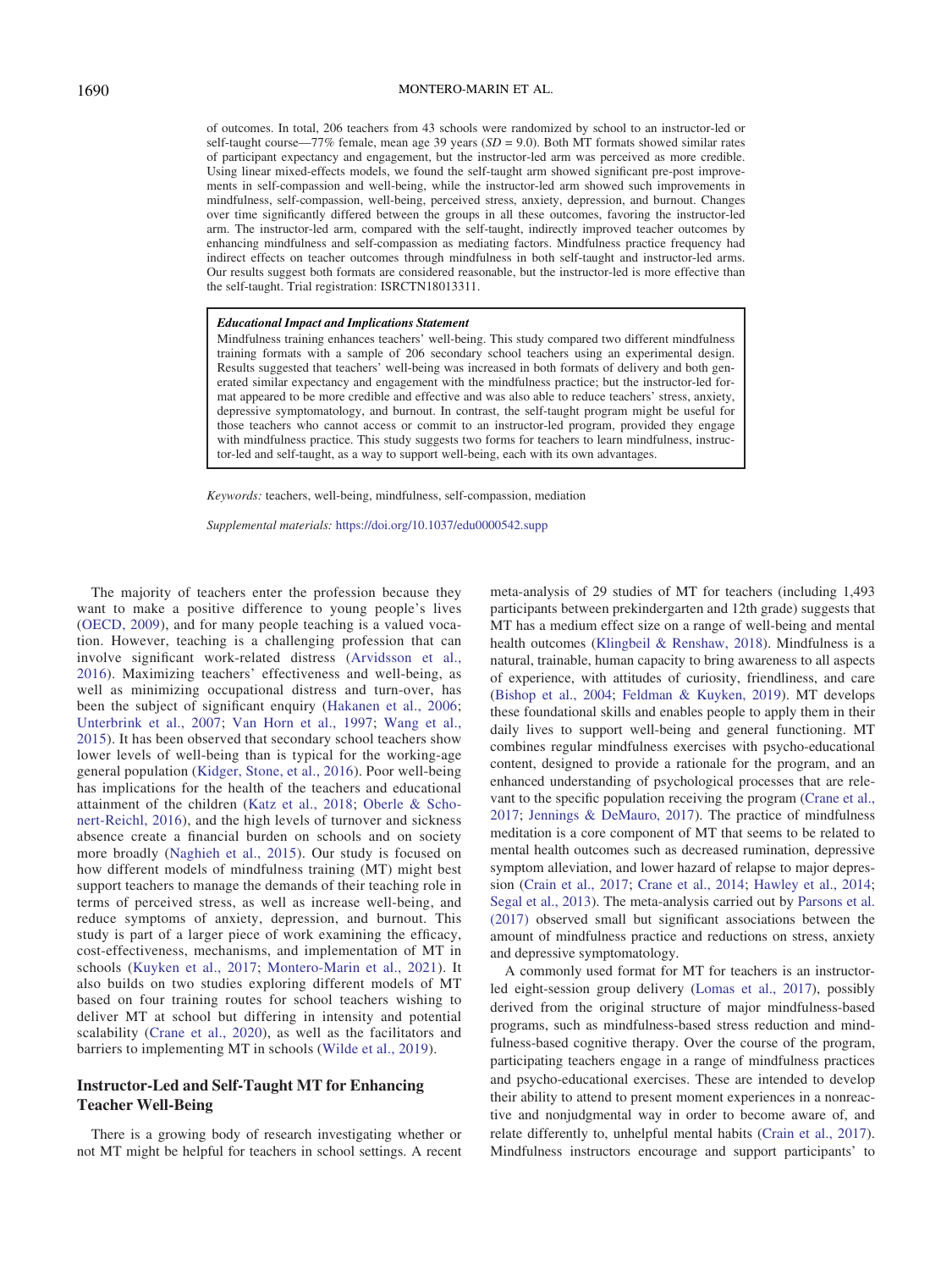engage in mindfulness practices that can translate to their everyday lives, both professionally and personally. However, a major barrier for many people is accessing instructor-led MT programs. Among school teachers, lack of time and financial resources have been identified as the most important barriers [\(Bazzano et al., 2018;](#page-15-2) [Wilde et al., 2019](#page-19-2)).

An important challenge for the field is therefore finding accessible and scalable ways for people to learn how to use MT to support their well-being [\(Lim et al., 2015](#page-17-7)). In this sense, mobile apps, web-based programs, and bibliotherapy are potential ways to enhance access to MT [\(Cavanagh et al., 2014](#page-15-3)). Preliminary findings suggest that these formats might have some benefits for wellbeing in college students and people with a history of depression [\(Hazlett-Stevens & Oren, 2017;](#page-16-9) [Lever-Taylor et al., 2014](#page-17-8); [Levin](#page-17-9) [et al., 2020](#page-17-9); [Segal et al., 2020](#page-18-5)). Such self-taught MTs could increase accessibility for teachers, enabling them to choose when and how to engage with mindfulness practice. However, greater accessibility can come at the cost of lower engagement, which is a relevant consideration given that research suggests that engagement with mindfulness practice is a key element of possibility for change ([Roeser et al., 2013;](#page-18-6) [Webb et al., 2017\)](#page-19-3).

The mindfulness training manual, Mindfulness: A Practical Guide to Finding Peace in a Frantic World (M-FP; [Williams &](#page-19-0) [Penman, 2011\)](#page-19-0), was first written as a "self-guided" book intended to be a highly accessible, low-intensity introduction to mindfulness meditation practice suitable for the general population. Using a sample of undergraduate students versus waitlist controls, a study by [Lever-Taylor et al. \(2014\)](#page-17-8) suggested that the M-FP self-taught program was associated with large effect sizes for mindfulness and moderate effect sizes for self-compassion as well as perceived stress, depression, and anxiety. An instructor-supported program based on the book has also been developed and is being taught widely, including to school teachers. A previous controlled study of secondary school teachers used a very similar instructor-supported group program led by qualified mindfulness instructors and observed large effect sizes for mindfulness, self-compassion, wellbeing, and perceived stress ([Beshai et al., 2016\)](#page-15-4). However, we do not know the comparable effectiveness of self-taught and instructor-led formats of teacher MT.

# Acceptability and Engagement With Self-Taught and Instructor Led MT

Research is needed to compare self-taught and instructor-led methods of MT delivery with regard to not just effectiveness (e.g., impact on mechanisms and outcomes) but also to implementation factors such as acceptability and engagement with the MT, which could facilitate teacher skills development [\(Roeser et al., 2012\)](#page-18-7). Acceptability is the degree to which individuals perceive an intervention as reasonable and appropriate to their needs, and this can be based on anticipated responses to the MT, for example, expectancy for positive outcomes previous to having experiences with the program, or based on experienced responses, for example, credibility of the program after having completed it ([Sekhon et al., 2017](#page-18-8)). Acceptability is considered essential for influencing usage and results of a given intervention, because programs that are expected to be acceptable are more likely to be used with a greater degree of integrity [\(Witt &](#page-19-4) [Elliott, 1984](#page-19-4)). In this sense, engagement with meditation exercises, for example, frequency of mindfulness meditation practice, is a core

integrity aspect of mindfulness-based programs, as adherence to meditation practice underlies its theoretical model of psychological change ([Crane et al., 2017\)](#page-16-4). Other important characteristic of engagement is the dose or amount of program that participants receive ([Durlak & DuPre, 2008\)](#page-16-10). In the case of instructor-led MT, dose can be operationalized as the number of group sessions that participants receive. However, in the case of self-taught MT, we need to consider the specific format through which the MT was accessed (e.g., if the MT was in the form of a workbook, such as the M-FP program, how much of the book the participants read is the dose variable).

In summary, we need to know more about the comparable effectiveness of self-taught and instructor-led formats of teacher MT, but also to explore possible differences in acceptability (e.g., expectancy for positive outcomes, and credibility after carrying out the program), and engagement (e.g., frequency of mindfulness meditation practice, and amount of the program that has been received). In this study, we examine possible differences in those perceptions, experiences, and outcomes related to each type of MT delivery in teachers. We would expect more positive values in the instructor-led MT, as it has the support of an expert who drives the motivation of participants toward the aims of the program.

# Mindfulness and Self-Compassion Skills as Psychological Mechanisms of MT

If an adequate MT implementation brings about positive change in well-being and mental health for secondary school teachers, this raises the question of how and why these effects are produced and what the importance of such changes are for a teachers' professional role. A comprehensive theoretical framework hypothesizes that an adequate implementation of MT could enable teachers to develop skills such as mindfulness and self-compassion, which if applied in daily life through practice, lead teachers to improved occupational health and well-being [\(Roeser et al., 2012;](#page-18-7) [Roeser](#page-18-6) [et al., 2013](#page-18-6)). Specifically, MT seems to promote mindfulness and self-compassion by improving the ability to intentionally focus attention on the here and now, instead of ruminating about the past or worrying about the future ([Kabat-Zinn, 1994\)](#page-16-11), and also, cultivating a certain attitude of curiosity toward the present moment that suspends self-criticism and facilitates coping with challenges with kind acceptance ([Cullen, 2011\)](#page-16-12). All of this in turn would reinforce teachers' resilience, favoring adequate coping processes ([Taylor et al., 2016](#page-18-9)), and supporting a "prosocial classroom" that starts with the teachers' well-being ([Jennings & Greenberg, 2009\)](#page-16-13).

There is growing evidence that enhancements in mindfulness and self-compassion skills could play an important role in promoting mental health and well-being [\(Gu et al., 2015;](#page-16-14) [Van der Velden](#page-18-10) [et al., 2015\)](#page-18-10). Self-compassion is defined as "being touched by and open to one's own suffering, not avoiding or disconnecting from it, generating the desire to alleviate one's suffering and to heal oneself with kindness" [\(Neff, 2003](#page-17-10)). In general, mindfulness skills enable people to recognize their distress without judgment, be open to it, and learn to self-soothe through a range of strategies, whereas self-compassion skills might specifically increase the ability to regulate intense negative emotions in response to stressors ([Emerson et al., 2017;](#page-16-15) [Hölzel et al., 2011](#page-16-16); [Kirschner et al.,](#page-17-11) [2019;](#page-17-11) [Neff & Dahm, 2017](#page-17-12)).

These skills are helpful to teachers because teaching can be a stressful occupation, and teachers need abilities to manage their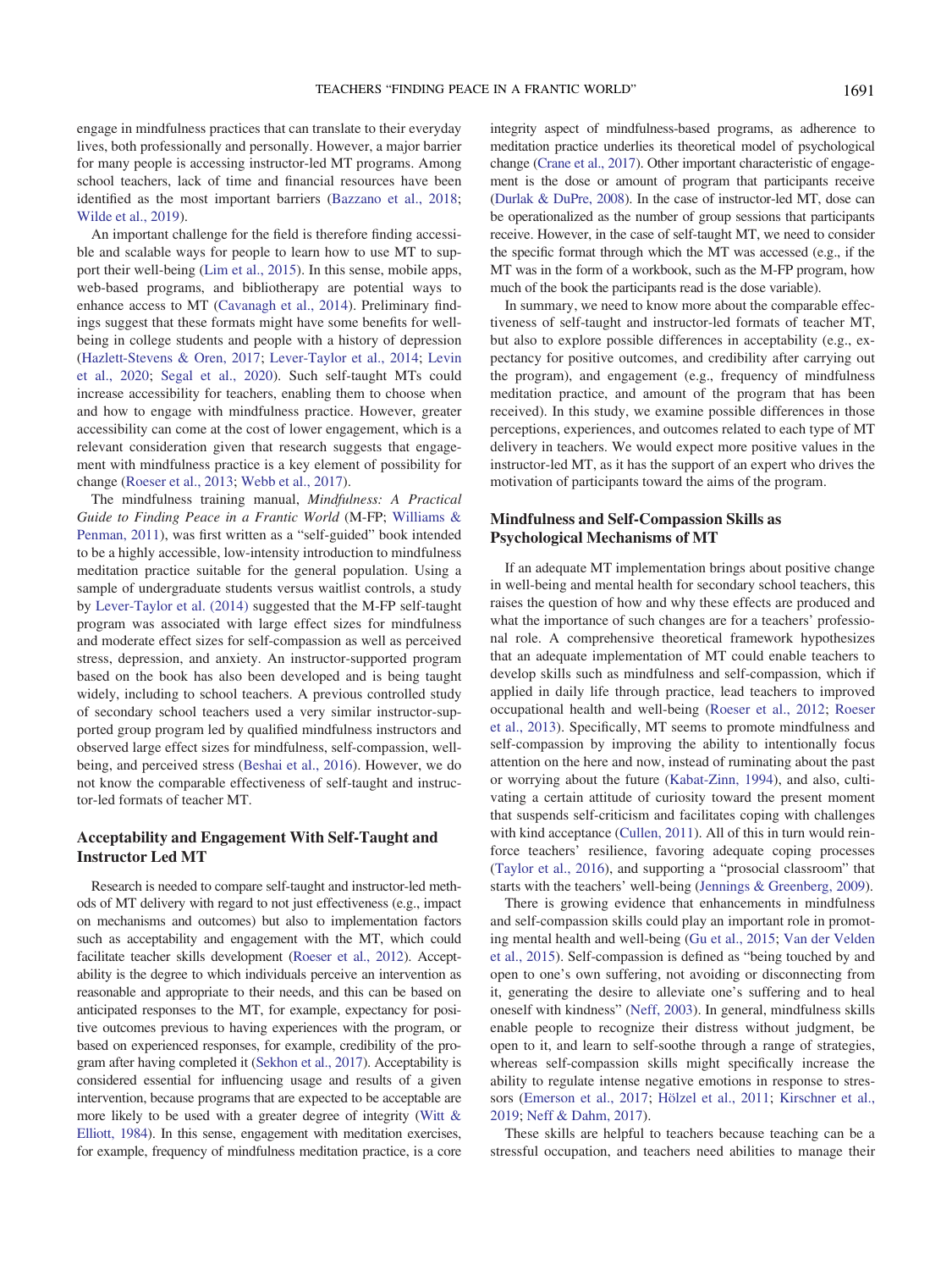own negative emotional responses [\(Carson et al., 2006\)](#page-15-5). In fact, failure to do so can lead to a "burnout cascade," impairing physical and mental health and producing anxiety and depressive symptoms [\(McEwen, 2008\)](#page-17-13). This is particularly problematic in a classroom context because increased teacher irritability and distress has the potential to produce a similar reactivity in the pupils ([Jennings &](#page-16-13) [Greenberg, 2009](#page-16-13)). A previous study observed that teachers randomized to instructor-led MT showed greater mindfulness, self-compassion, focused attention, and working memory as well as lower levels of stress and burnout than waitlist controls; with mindfulness and self-compassion skills mediating reductions in stress, burnout, anxiety, and depression ([Roeser et al., 2013\)](#page-18-6). Thus, these foundational skills of mindfulness and self-compassion may increase teachers' ability to cope with their everyday job and could be thus relevant across the spectrum of wellness in teachers, with the potential to move teachers toward improved states of mental health and well-being [\(Crain et al., 2017;](#page-16-6) [Kling](#page-17-5)[beil & Renshaw, 2018](#page-17-5); [Roeser et al., 2013;](#page-18-6) [Schussler et al., 2018;](#page-18-11) [Schussler et al., 2019](#page-18-12); [Taylor et al., 2016](#page-18-9)).

It has also been observed that mindfulness meditation practice facilitates staying well after depression [\(Crane et al., 2014](#page-16-7)), and that indirect effects on depressive symptoms may occur through reductions in rumination [\(Hawley et al., 2014\)](#page-16-8). MT might facilitate the identification of ruminative patterns, understanding the consequences of these kinds of thoughts and taking constructive steps to reduce mental distress ([Smart et al., 2016](#page-18-13)). Exploratory studies have observed that MT aimed at reducing ruminative thinking in depressive patients also improves mediators such as mindfulness and selfcompassion, although more research to establish the specific causal links between these two groups of variables is needed [\(Foroughi](#page-16-17) [et al., 2020](#page-16-17); [Frostadottir & Dorjee, 2019](#page-16-18)). These indirect effects of mindfulness practice have been observed in clinical samples using instructor-led MT, but they have not been studied in secondary teachers using self-taught MT. Therefore, we do not know the relative importance of the mindfulness practice when using these different delivery formats. We also do not know whether mindfulness and self-compassion might differently mediate gains in outcomes according to these two modes of delivery.

We would expect different patterns of mediation because those receiving the instructor-led course are potentially exposed to greater modeling of mindfulness and self-compassion by the class instructor as he or she responds to participants' sharing of personal experiences. The fact that the class participants are all listening to and learning from each other's experiences, and at the same time are supported and guided by an expert who holds and befriends the group, might enhance opportunities to learn mindfulness and self-compassion skills, increase participants' sense of common humanity, and also reduce stigma associated with mental health difficulties [\(Allen et al., 2009;](#page-15-6) Griffi[th et al., 2019;](#page-16-19) [Tickell et al.,](#page-18-14) [2020](#page-18-14)). Thus, we proposed that the mindfulness and self-compassion skills might be acquired and mediate outcomes in different ways across the two MT formats.

#### Study Aims

The first aim of this study was to explore possible differences in the levels of acceptability (e.g., expectancy for positive outcomes, and credibility of program content after completing the program) and engagement with the program (e.g., frequency of mindfulness meditation practice, and amount the book read) of two MT delivery formats (e.g., self-taught and instructor-led) of the popular mainstream manual, M-FP [\(Williams & Penman, 2011](#page-19-0)), as well as their effectiveness on the well-being and mental health of secondary school teachers. The second aim was to explore possible mechanisms of change, specifically whether foundational skills such as mindfulness and self-compassion mediate improvements in wellbeing and mental health in secondary teachers, and whether frequency of mindfulness practice might produce indirect effects on outcomes, using self-taught and instructor-led ways of delivering the MT (we only examined frequency of practice because we do not have enough evidence to consider other implementation variables as potentially amplifying indirect effects in MT). We recognize that a third arm receiving no intervention (which would allow us to know the usual course of development across the time) would have strengthened the study design used. Nonetheless, our study enables us to answer important questions about the expectancy, credibility, engagement, effectiveness, and mechanisms of change of two modes of MT in secondary school teachers, and we are able to benchmark our findings in terms of mental health, perceived stress, anxiety, depression, and burnout, as well as mindfulness and selfcompassion, using previous studies which have compared teacher MT to no intervention control groups [\(Beshai et al., 2016;](#page-15-4) [Lever-](#page-17-8)[Taylor et al., 2014;](#page-17-8) [Roeser et al., 2013](#page-18-6)).

# Method

The study was registered at the ISRCTN trials registry on November 24, 2015, prior to obtaining participant consent to randomization (ISRCTN18013311). The data reported in this article form part of a larger experimental study using a four-arm cluster randomized feasibility design to examine the implementation processes and competency reached by different training pathways for secondary school teachers wishing to deliver a MT program to their students [\(Crane et al., 2020\)](#page-16-2) English secondary schools (clusters) were randomized and outcomes were measured on participating teachers within these schools. The first phase in training to deliver MT to students was to follow a personal MT program that was intended to support participant teachers learning mindfulness for their own well-being. The aim was to encourage participant teachers to have experience with, and an understanding of, mindfulness (Phase 1) prior to teaching it to students (Phase 2). The data reported here correspond to the first phase of the protocol and indicate prepost changes of MT on the participants' psychological mental health and well-being via self-taught and instructor-led formats of the M-FP program.

# Recruitment

We recruited secondary schools that were representative of mainstream English schools in terms of the proportion that were state funded, large, selective, and with above average levels of pupil deprivation (e.g., percentage of pupils that were receiving free school meals). The characteristics of participating teachers in relation to the national age and gender of the secondary school teacher workforce were also monitored. Recruitment was conducted through emails sent directly to all secondary school head-teachers and local education authorities in England, identified through a freedom of information request. Potential participant teachers and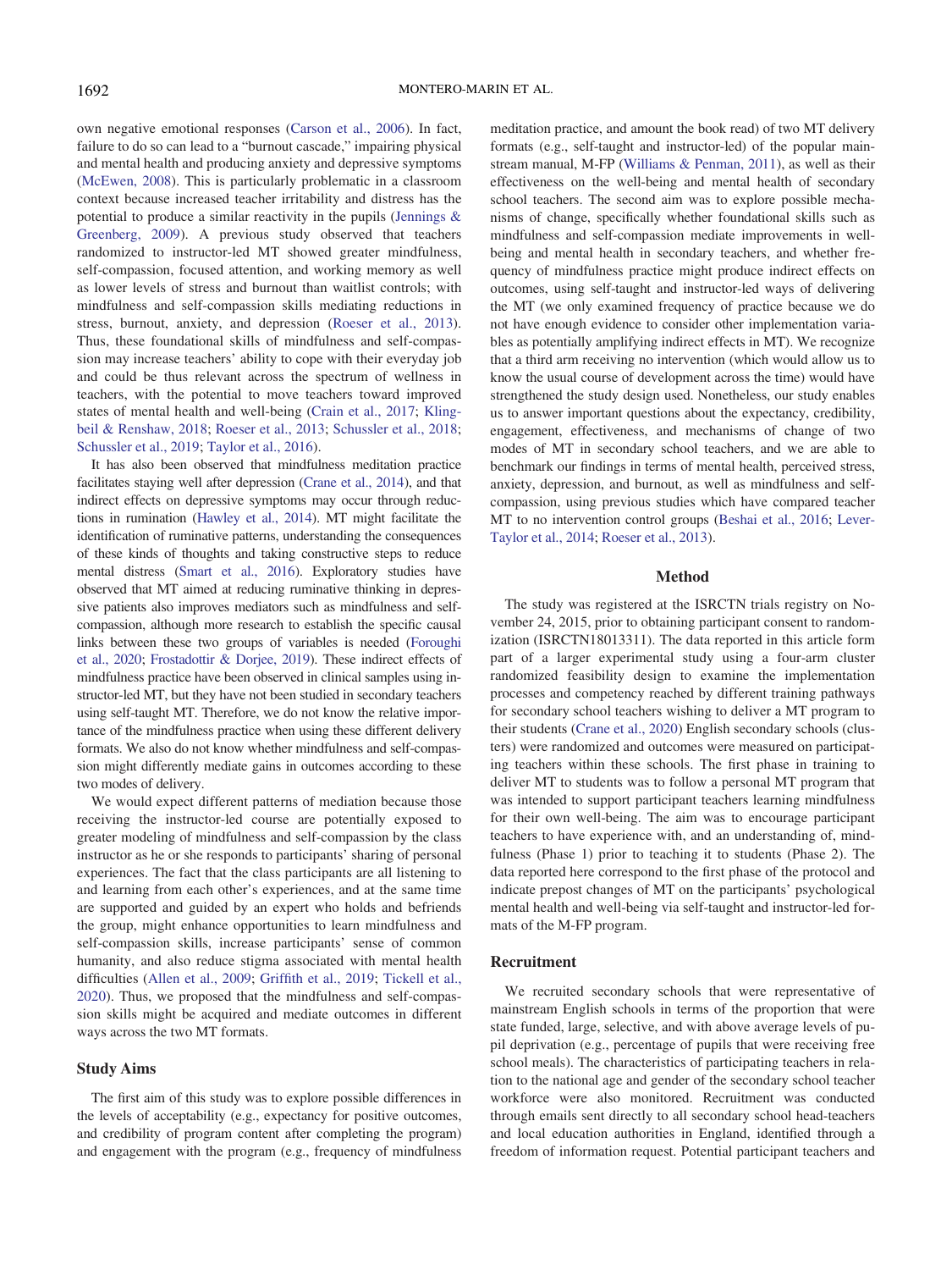headteachers were also approached through professional events (such as local headteacher meetings). Interested individuals (whether headteachers or teaching staff) were invited to contact the research team. Initially, contacts were received from 185 schools, and following screening, this resulted in 254 eligible and interested teachers from 75 schools. After exclusion of schools with fewer than three participating members of staff and schools located in a geographical region too logistically difficult to be reached by a mindfulness instructor, 206 participating teachers from 43 schools were ultimately included in the study. Schools were then randomized. School and participating teacher inclusion/ exclusion criteria are reported in the [Supplementary Material S1.](https://doi.org/10.1037/edu0000542.supp) The baseline characteristics of those schools and participating teachers who started the study are shown in the [Supplementary](https://doi.org/10.1037/edu0000542.supp) [Material S2](https://doi.org/10.1037/edu0000542.supp).

# Procedure

Following receipt of the study information, interested teachers were screened for eligibility and provided written informed consent. In order for a participating teacher to be included in the study, consent was initially required from the head-teacher of the school. Consenting participating teachers were sent a link to an online questionnaire containing the baseline measures, which were completed in Autumn 2015. Once at least three participating teachers within each school had completed this baseline preintervention assessment (T0), the school was then eligible to be included in both Phase 1 (teacher mindfulness) and Phase 2 (teacher training for student mindfulness program), being randomized to one of four training routes. Two of the training routes commenced with self-taught MT (Phase 1: selftaught teacher mindfulness  $+$  Phase 2: 1-day syllabus training for student mindfulness program; and Phase 1: self-taught teacher mindfulness  $+$  Phase 2: 4-day syllabus training for student mindfulness program), and two commenced with instructor-led MT (Phase 1: instructor-led teacher mindfulness  $+$  Phase 2: 1-day syllabus training for student mindfulness program; and Phase 1: instructor-led teacher mindfulness  $+$  Phase 2: 4-day syllabus training for student mindfulness program). Schools were randomized using a simple randomization procedure, with equal probability of allocation for each cluster (school) within strata (schools that recruited five or more teachers or less than five teachers). We anticipated that having more teachers in a school might influence training through greater opportunities for peer learning, support, and positive group experience, and therefore, we stratified the randomization of schools (clusters) based on the number of participating teachers per school. The cut was the median. Randomization was conducted by Exeter Clinical Trials Unit (Exe-CTU), which was not otherwise involved in the study. MT commenced in February 2016 and was delivered free of charge. Following completion of the instructor-led course, or the end of a comparable time frame allotted to completion of the self-taught course, participating teachers were sent a second link to complete the postintervention assessment (T1). Participating teachers were compensated £25 in Amazon vouchers for completion of each set of study questionnaires. Schools were also given £250 to spend on school resources at the end of the study. Completion of the post intervention (T1) assessment marked the end of study Phase 1, which corresponded to the personal-training intended to support participating teachers learning mindfulness skills for themselves. Participating teachers then continued to Phase 2, which focused on the

training required to deliver a MT curriculum to pupils. The corresponding second phase training route was not communicated until after they had commenced Phase 1 training (details of Phase 2 training routes and outcomes can be seen in [Crane et al., 2020](#page-16-2)).

# Mindfulness Trainings

The two different forms of MT examined in this study were both based on the M-FP manualized curriculum ([Williams & Pen](#page-19-0)[man, 2011\)](#page-19-0). This curriculum is an introductory skills-based training designed to be applicable for use in everyday life. It builds on the core elements of mindfulness-based cognitive therapy [\(Segal](#page-18-3) [et al., 2013](#page-18-3)) and was developed specifically for improving wellbeing in the general population. It develops the following understandings and skills: (a) recognizing the tendency to be on autopilot and begin to practice bringing mindfulness to aspects of everyday present-moment experience; (b) recognizing thoughts, emotions, sensations, and impulses, stabilizing attention and returning with appreciation to the here and now; (c) recognizing unhelpful patterns of thinking, feeling, and acting; and (d) learning skills for keeping balanced through life's ups and downs, responding skillfully when difficulties arise, engaging with what is most important, and opening up to moments of joy, contentment, and gratitude. The curriculum has eight sessions that work sequentially through these four main themes. Participants are encouraged to engage in a range of home practices that support learning, including a daily 20-minute mindfulness practices.

# Self-Taught Mindfulness Training

Participating teachers allocated to self-taught training were provided with the M-FP course book ([Williams & Penman, 2011\)](#page-19-0). Each participating teacher was contacted prior to commencing the course and the importance of reading the whole course book and completing the associated activities and mindfulness practices was emphasized. Participating teachers were asked to read the introductory chapters of the M-FP book to ensure that a minimum preliminary knowledge had been reached before they were able to commence the 8-week program outlined in the course book on a set date (usually the week after mailing out the books and as far as possible contemporaneous with instructor-led MT groups). Participating teachers were also given access to a publicly-available app which accompanies the course and a CD or MP3 of the course material. A general overview and some details of the 8-week program timeline, themes, and specific mindfulness practices, so that one can see the distribution and nature of the contents and activities carried out and how they train mindfulness and self-compassion through meditation exercises, is included in the [Supplementary](https://doi.org/10.1037/edu0000542.supp) [Material S3](https://doi.org/10.1037/edu0000542.supp).

# Instructor-Led Mindfulness Training

The instructor-led delivery was based on the same M-FP manual ([Williams & Penman, 2011\)](#page-19-0), and was taught face-to-face (in person) in groups of between three and nine participating secondary teachers at their corresponding school facilities. Participating teachers also read the book by [Williams and Penman \(2011\)](#page-19-0) alongside their group sessions.

The course was delivered by trained and experienced mindfulness instructors over eight 90-min group sessions, occurring once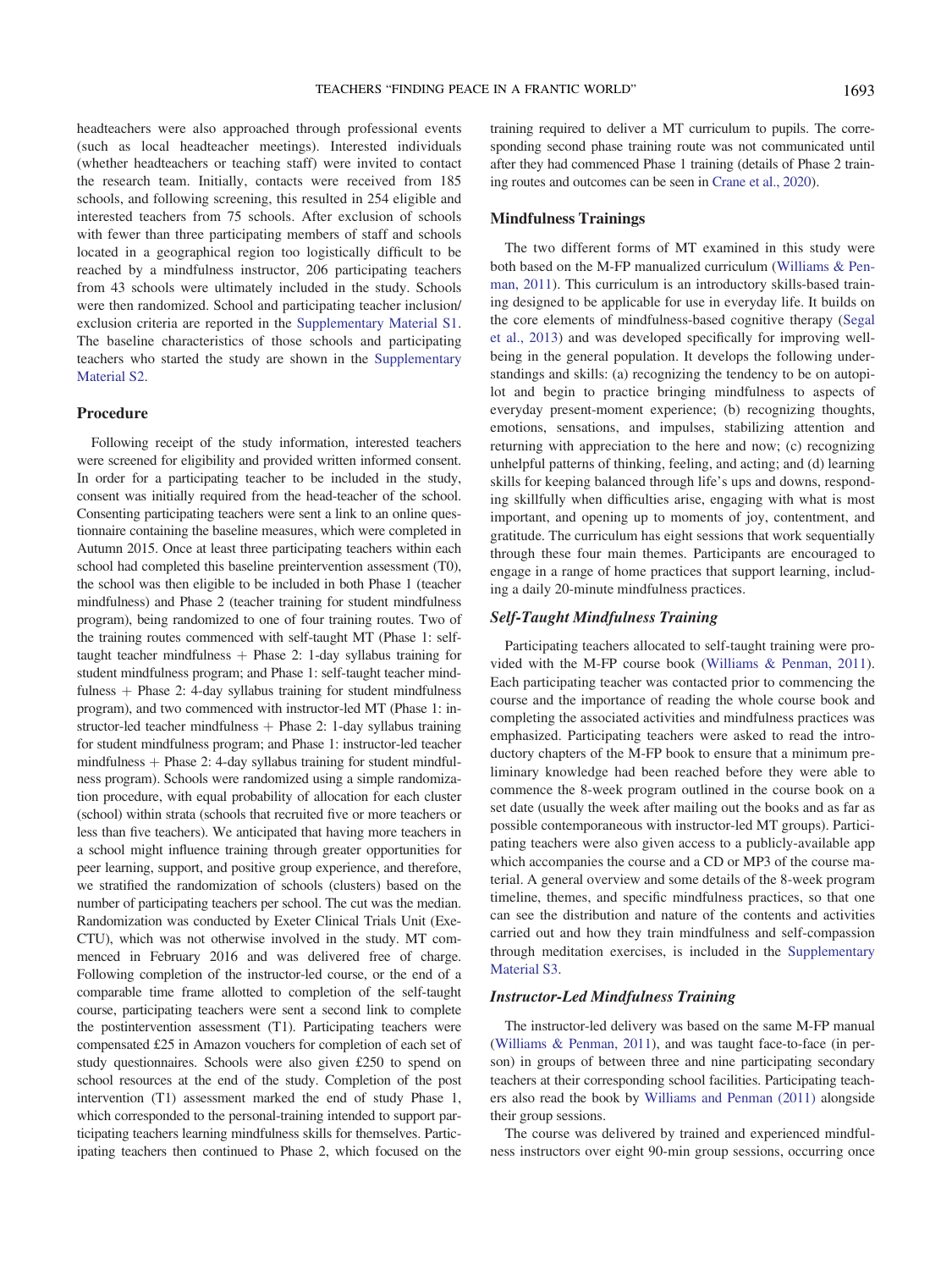per week. We trained 47 qualified mindfulness instructors that (a) had taught at least five classes since their MT qualification (preferably mindfulness-based cognitive therapy); (b) had a desire to work with secondary school teachers in a school setting; and (c) were registered on the United Kingdom listing of mindfulness trainers and adhered to the Good Practice guidelines for mindfulness instructors ([Supplementary Material S4](https://doi.org/10.1037/edu0000542.supp)). A 2-day training course was provided to the pool of 47 potential trainers, which consisted of presenting project and school information and going through the M-FP teacher handbook with experienced supervisors and program developers. A general overview of the research project and the course was given and allowed the trainers to become familiar with all the materials and practices to be used. In the end, 15 mindfulness instructors that agreed with the responsibilities of the study [\(Supplementary Material S4\)](https://doi.org/10.1037/edu0000542.supp) were chosen following a process of matching the location and dates for each school with the nearest mindfulness instructor (once the schools had been randomized then the trainers were matched, first by geographic location, i.e., nearest to the school, and then on availability on the days that the school had specified). Biweekly supervisions, regular telephone support and emails throughout the course were conducted with experienced supervisors in the M-FP course, with mindfulness instructors encouraged to get in touch if they need any kind of help.

Mindfulness instructors were asked to record one session of their classes to bring it to their experienced supervisor for discussion and to ensure the quality of the course and standardization control. Members of the research team were in contact with the mindfulness instructors, introducing them to schools and providing a box which contained everything they would need practically for the course. If a mindfulness instructor was involved, they were paid £1,300. An overview of the course is shown in the [Supplementary](https://doi.org/10.1037/edu0000542.supp) [Material S3](https://doi.org/10.1037/edu0000542.supp).

# **Measurements**

As observed in [Table 1](#page-5-0), we collected data on the following school level sociodemographic characteristics: percentage of pupils eligible for free school meals (i.e., school level of pupil deprivation), school funding status (state schools or independent), school size (big  $\geq 1,000$  pupils, small  $\leq 1,000$  pupils), school quality rating (Office for Standards in Education rating, OFSTED) of state schools, and number of participating teachers in school. We also collected data on participating teachers' age, gender, marital status, and number of years teaching. To measure participating teacher views of implementation quality of the program they took, we measured expectancy for positive outcomes and credibility of program material, as well as teachers' engagement with the program. We also measured psychological mechanisms of change (e.g., mindfulness and self-compassion), and psychological wellbeing, distress and occupational health.

#### Expectancy and Credibility

We used five questions adapted from a previous school-based mindfulness study [\(Bluth et al., 2016\)](#page-15-7) that measure the degree to which participants believe that the intervention is effective in improving outcomes. To measure expectancy, this scale was implemented at the second week of the intervention (T0b), ensuring that participants had an understanding of what the program would entail. It was also used immediately postintervention (T1), as a measure of perceived credibility of the program. This ad-hoc unidimensional scales use a Likert-type scale ranged between 0 (not at all) and 10 (a great deal), and include items related to the sense of the program (expectancy: "How much does what's being taught in this course make sense to you?"; credibility: "How much did what was taught in the course make sense to you?"), expected improvements (expectancy: "How confident are you that this course will help improve your well-being?"; credibility: "How

#### <span id="page-5-0"></span>Table 1

Baseline School and Participant Characteristics of Complete Cases

| School/participant variables                      | Total group       | Self-taught      | Instructor-led    | p    |  |
|---------------------------------------------------|-------------------|------------------|-------------------|------|--|
| School characteristics                            | $k = 41$          | $k = 23$         | $k = 18$          |      |  |
| Percentage free school meals, median (IQR)        | 19.3 (12.9, 39.1) | 15.4(11.4, 35.2) | 24.1 (16.4, 45.8) | .169 |  |
| State schools, $n(\%)$                            | 36 (88)           | 21(91)           | 15(83)            | .638 |  |
| Large schools, $n(\%)$                            | 22(54)            | 13(57)           | 9(50)             | .920 |  |
| OFSTED good/outstanding (state schools), $n$ (%)  | 27(75)            | 16(76)           | 11 (73)           | .807 |  |
| More than five teachers recruited, $n$ (%)        | 21(51)            | 11(48)           | 10(55)            | .627 |  |
| Participant characteristics                       | $n = 166$         | $n = 80$         | $n = 86$          |      |  |
| Age, $M(SD)$                                      | 38.8(9.1)         | 39.6(8.6)        | 38.0(9.6)         | .261 |  |
| Female, $n$ $(\%)$                                | 134 (81)          | 64 (80)          | 70 (81)           | .999 |  |
| Marital status (married or with partner), $n$ (%) | 120(72)           | 58 (73)          | 62(72)            | .920 |  |
| Number of years teaching, <i>Mdn</i> (IQR)        | 11(6, 18)         | 12(7, 19)        | 8 (4, 17)         | .009 |  |
| FFMQ-SF, $M(SD)$                                  | 51.5(6.8)         | 51.4(6.6)        | 51.6(7.0)         | .883 |  |
| $SCS-SF, M(SD)$                                   | 3.2(0.8)          | 3.2(0.9)         | 3.2(0.8)          | .999 |  |
| WEMWBS, $M(SD)$                                   | 49.1(7.2)         | 49.1 (7.4)       | 49.0(7.1)         | .972 |  |
| PSS, $M(SD)$                                      | 15.7(7.2)         | 15.0(7.1)        | 16.3(7.3)         | .232 |  |
| PHQ-9, $M(SD)$                                    | 4.8(3.7)          | 4.6(3.8)         | 4.9(3.5)          | .469 |  |
| GAD-7, $M(SD)$                                    | 4.3(4.4)          | 3.8(4.4)         | 4.7(4.3)          | .181 |  |
| MBI-ÉS, $M(SD)$                                   | 38.7 (17.7)       | 36.6(18.5)       | 40.3(16.3)        | .173 |  |

Note. Complete cases are those providing data on outcomes at T1 and thus included in the analyses. Three schools in each of the instructor-led and selfhelp groups have missing data on the percentage of pupils claiming free school meals. Data are complete, in both groups, for all other baseline variables included. IQR = interquartile range; OFSTED = Office for Standards in Education, Children's Services, and Skills; FFMQ-SF = Five Facets Mindfulness Questionnaire Short Form; SCS-SF = Self-Compassion Scale Short Form; WEMWBS: Warwick-Edinburgh Mental Well-Being Scale; PSS = Perceived Stress Scale; PHQ-9 = Patient Health Questionnaire-9; GAD-7 = General Anxiety Disorder-7; MBI-ES = Maslach Burnout Inventory-Educators Survey.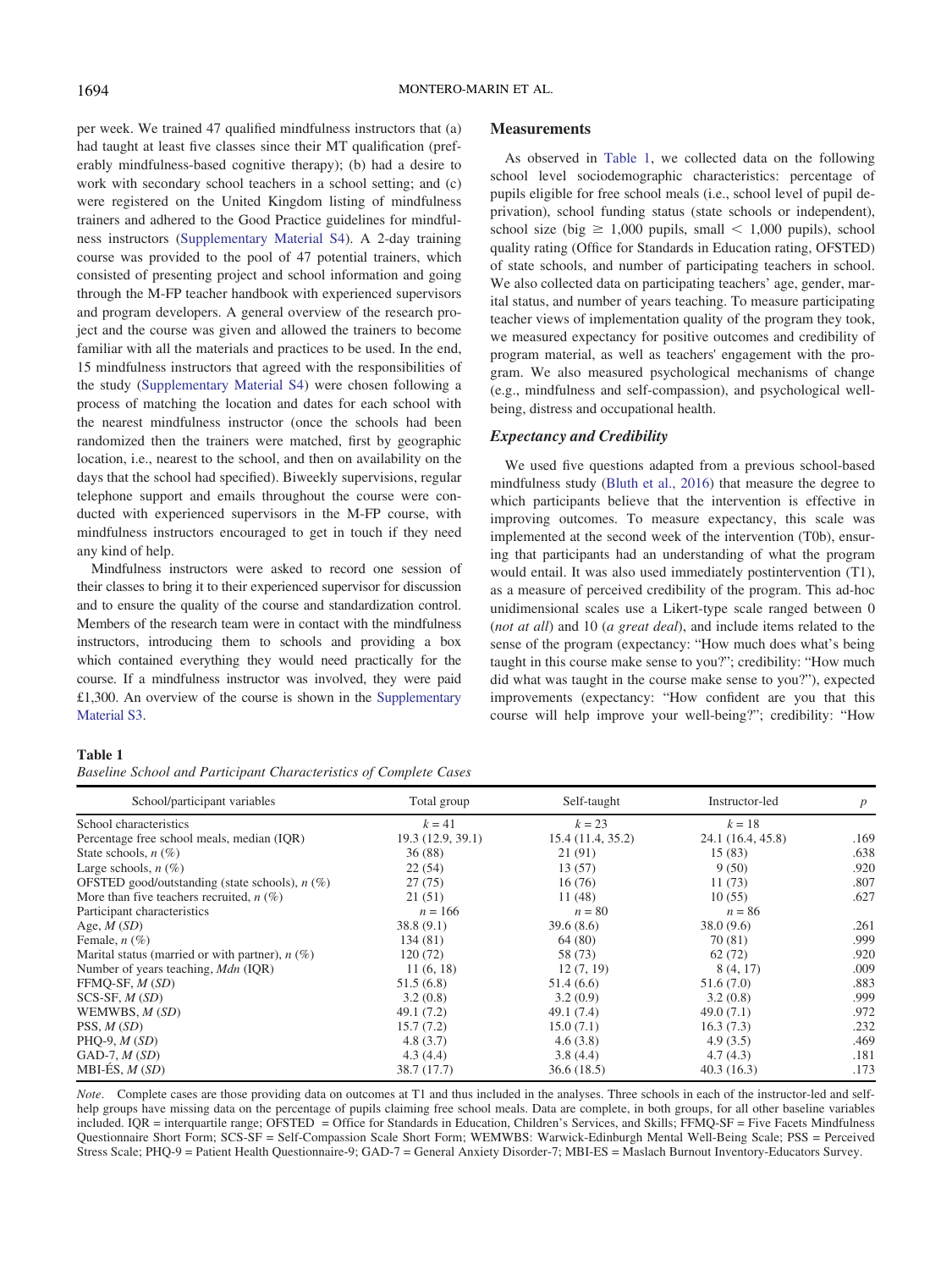much do you believe that the course has improved your wellbeing?"), likelihood of recommending the program to a friend (this item is shared by both expectancy/credibility: "How confident would you be in recommending the course to a friend?"), importance of the program (this item is shared by both expectancy/ credibility: "How important do you think it would be to make the course available to other teachers?"), and expected success (this item is shared by both expectancy/credibility: "How successful do you believe the course would be in decreasing problems or issues that teachers have?"). The one-factor solution structure showed adequate goodness-of-fit indices for both scales ([Supplementary](https://doi.org/10.1037/edu0000542.supp) [Material S5](https://doi.org/10.1037/edu0000542.supp)). The internal consistency obtained for expectancy (T0b) was  $\omega$  = .90, and for credibility (T1) was  $\omega$  = .92.

# Engagement With the Program

Participants in both self-taught and instructor-led arms had to complete questions asking about their engagement with the program at the postintervention (T1) assessment. The number of days per week on which the participant had completed mindfulness meditation practices (frequency of practice) during the program was asked as follows: "During the period that you were following the course, on how many days per week, on average, did you complete at least one mindfulness practice (e.g., a guided meditation such as the body scan, breath and body, sounds and thoughts, mindful movement, etc.)." The response options for this question ranged between 0 and 7. In addition, a homework booklet was used to register the practices that were carried out throughout the program, and all participating teachers were asked to return their homework booklets. In total, 93 booklets were returned by the participating secondary teachers to the research group. There were no significant differences between groups in terms of returning booklets: the self-taught group returned 42 (42%) booklets, while the instructor-led group returned 49 (47%) booklets ( $\chi^2$  = .54; p = .463). These booklets were only used to evaluate the accuracy of the self-reported data on the frequency of mindfulness practice at postintervention (T1), which was used in the subsequent analyses, yielding a convergence value between them of Spearman's  $\rho = .65$ .

Participants in both self-taught and instructor-led arms also provided information on the number of chapters of the course book (i.e., reading the book) that they had read using the following scale: none, just introductory chapters, less than four of the chapters outlining the 8-week course, more than four of the chapters outlining the 8-week course, or the whole book. Finally, we recorded reasons for drop-out from the protocol as well as the number of group sessions attended by participants of the instructor-led group.

# Psychological Mechanisms of Change

Mindfulness was measured using the Five Facet Mindfulness Questionnaire-Short Form (FFMQ-SF; [Gu et al., 2016\)](#page-16-20). The FFMQ-SF is a 15-item questionnaire which includes three items for each of the five mindfulness facets of observing (e.g., "I notice how foods and drinks affect my thoughts, bodily sensations, and emotions"), describing (e.g., "I'm good at finding words to describe my feelings"), acting with awareness (e.g., "I do not pay attention to what I'm doing because I'm daydreaming, worrying, or otherwise distracted", item reversed), nonjudging of inner experience (e.g., "I tell myself I shouldn't be feeling the way I'm feeling", item reversed), and nonreactivity to own thoughts (e.g., "When I have

distressing thoughts or images I am able just to notice them without reacting"). The items are rated on a 5-point Likert scale, ranging from 1 (never true) to 5 (always true), with higher scores indicating greater dispositional mindfulness (range: 15–75). Following the validation work of this questionnaire [\(Gu et al., 2016\)](#page-16-20), a second-order factor model that allows the use of a single total score was evaluated showing adequate goodness-of-fit ([Supplementary Material](https://doi.org/10.1037/edu0000542.supp) [S5](https://doi.org/10.1037/edu0000542.supp)). Given that the inspection of mindfulness as a one-dimensional construct is a parsimonious and interpretable option consistent with previous research (e.g., [Gu et al., 2016\)](#page-16-20), we used a total score calculated by means of the sum of all the items—reversed when necessary—as a measure of trait mindfulness (T0  $\omega$  = .82, T1  $\omega$  = .87).

The Self-Compassion Scale-Short Form (SCS-SF) is a 12-item questionnaire ([Raes et al., 2011\)](#page-18-15) that assesses how respondents perceive their actions toward themselves at times of difficulty. Items are rated using a Likert-type scale, from 1 (almost never) to 5 (almost always). In the present study, we selected out the "mindfulness" items given their overlapping conceptual and operational definitions with the FFMQ-SF as a way to handle redundant item content across these two measures ([Roeser et al., 2013](#page-18-6)). Thus, only the 10 items corresponding to self-kindness (e.g., "When I'm going through a very hard time, I give myself the caring and tenderness I need"), self-judgment (e.g., "I'm intolerant and impatient toward those aspects of my personality I do not like"), common humanity (e.g., "I try to see my failings as part of the human condition"), isolation (e.g., "When I fail at something that's important to me, I tend to feel alone in my failure"), and overidentification (e.g., "When I fail at something important to me I become consumed by feelings of inadequacy") were included. Using a bifactor model, a recent study has obtained evidence for the calculation of a total score by means of the sum of all the items after reversing the negative ones ([Neff et al., 2019\)](#page-17-14). In order to test the viability of this, we evaluated the bifactor model on the 10 items considered. Results showed adequate goodness-of-fit ([Supplementary Material S5\)](https://doi.org/10.1037/edu0000542.supp), allowing us the use of a parsimonious total score. Higher scores indicate greater self-compassion (mean scores were used, range: 1–5). The internal consistency was T0:  $\omega = .90$ , T1:  $\omega = .90$ .

# Psychological Well-Being, Distress, and Occupational Health

The Warwick Edinburgh Mental Well-being Scale (WEMWBS) was developed as a unidimensional tool to evaluate mental wellbeing in the general population ([Tennant et al., 2007](#page-18-16)). It is a 14 item scale (e.g., "I've been feeling optimistic about the future"; "I've been interested in new things") with five Likert-type response categories from 1 (none of the time) to 5 (all of the time). Items are worded positively—and therefore higher scores indicate greater levels of mental well-being—and cover both feeling and functioning aspects of mental well-being (sum scores were used, range: 14–70). The one-factor structure of the WEMWBS had appropriate goodness-of-fit indices in our study [\(Supplementary Material S5\)](https://doi.org/10.1037/edu0000542.supp). The internal consistency obtained was T0:  $\omega = .91$ , T1:  $\omega = .93$ .

The Perceived Stress Scale (PSS) is a self-report instrument that measures the degree to which different situations in one's life are appraised as stressful [\(Cohen & Williamson, 1988\)](#page-16-21). It includes 10 questions about feelings and thoughts during the last month (e.g., "How often have you felt that you were unable to control the important things in your life?"; "How often have you found that you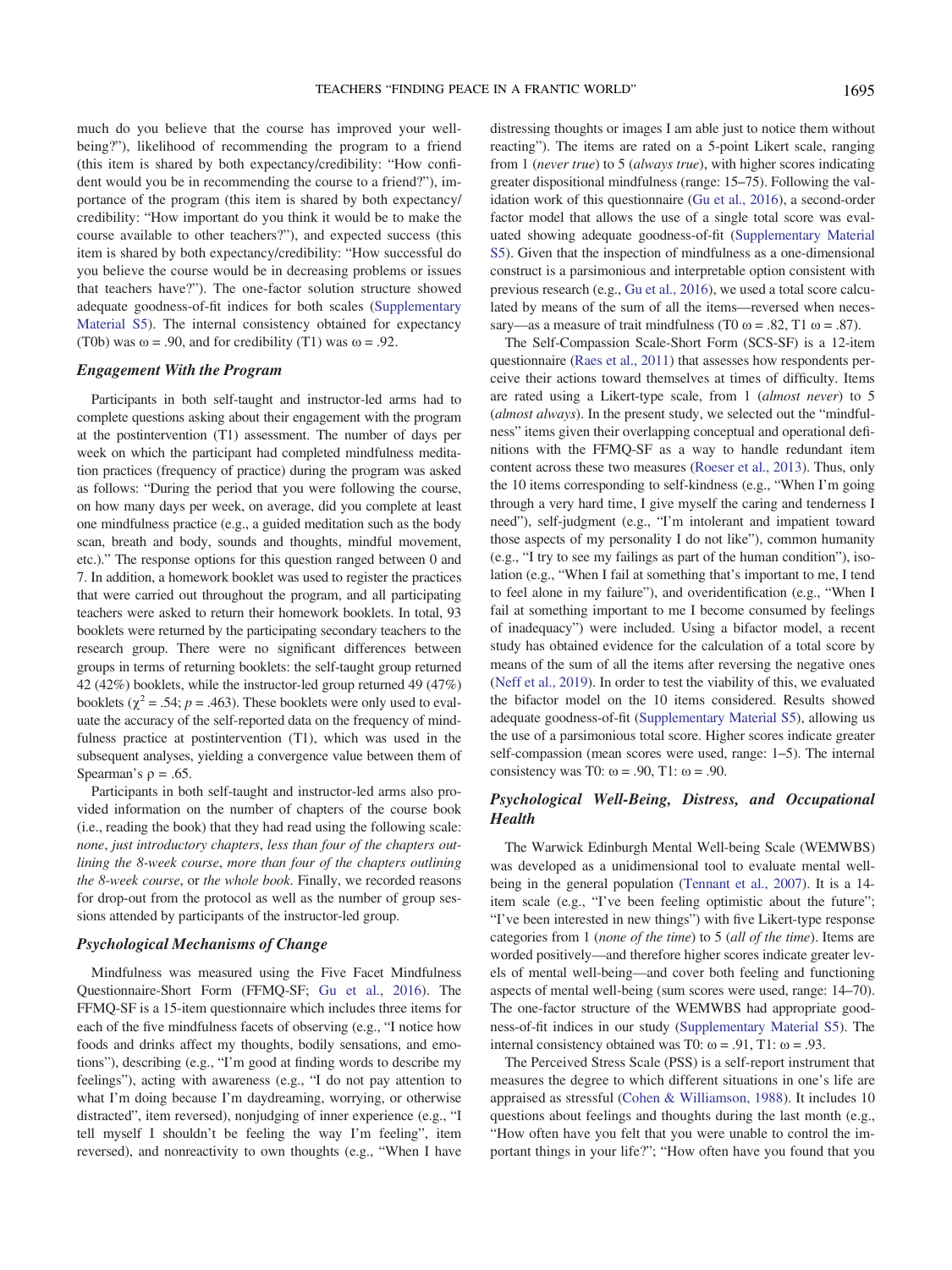could not cope with all the things that you had to do?"), that can be answered by a Likert-type scale from 0 (never) to 4 (very often). Higher scores reflect greater levels of perceived stress (sum scores were used, range:  $0-40$ ). The PSS has shown a unidimensional structure [\(Roberti et al., 2006\)](#page-18-17) that was replicated in our study with appropriate goodness-of-fit indices ([Supplementary](https://doi.org/10.1037/edu0000542.supp) [Material S5\)](https://doi.org/10.1037/edu0000542.supp). The internal consistency values of the PSS obtained in the present study were T0:  $\omega = .90$ , T1:  $\omega = .89$ .

The Patient Health Questionnaire-9 (PHQ-9) is a brief unidimensional self-report instrument that can monitor changes in the severity of depressive symptomatology in response to interventions [\(Kroenke et al., 2001](#page-17-15)). It consists of nine items that ask how often participants have been bothered over the past 2 weeks (e.g., "Little interest or pleasure in doing things"; "Feeling down, depressed, or hopeless"), and are scored using a Likert-type scale from 0 (not at all) to 3 (nearly every day). Higher scores represent a greater severity of depressive symptomatology (sum scores were used, range: 0–27). The one-factor structure obtained adequate goodness-of-fit indices in the present study ([Supplementary Material S5](https://doi.org/10.1037/edu0000542.supp)), with internal consistency values of T0:  $\omega = .80$ , T1:  $\omega = .84$ .

The General Anxiety Disorder-7 (GAD-7) is a unidimensional questionnaire consisting of seven items to measure generalized anxiety symptoms ([Spitzer et al., 2006](#page-18-18)). Each item ask how often participants have been bothered over the past 2 weeks (e.g., "Not being able to stop or control worrying"; "Feeling nervous, anxious, or on edge") using a Likert-type scale from 0 (not at all) to 3 (nearly every day), with higher scores indicating greater severity of anxiety symptoms (sum scores were used, range: 0–21). This one-factor structure obtained adequate goodness-of-fit indices [\(Supplementary Material S5\)](https://doi.org/10.1037/edu0000542.supp), with internal consistency values in the present study of T0:  $\omega$  = .90 and T1:  $\omega$  = .87.

The Maslach Burnout Inventory-Educators Survey (MBI-ES) is a 22-item questionnaire designed to assess burnout in teachers ([Maslach et al., 1996](#page-17-16)) through the components of emotional exhaustion (e.g., "I feel emotionally drained from my work"), depersonalization (e.g., "I feel I treat some students as if they were impersonal objects"), and (lack of) personal accomplishment (e.g., "I deal very effectively with the problems of my students"; item reversed). Items ask about personal feelings or attitudes toward the teaching work and are rated by the frequency with which they are experienced on a Likert-type scale from 1 (never) to 7 (every day). Recent studies using this questionnaire have proposed the use of a single total score, and evidence of this has been observed in teachers through bifactor models ([Szigeti et al., 2017\)](#page-18-19). Following this suggestion, we tested the bifactor model obtaining adequate goodness-of-fit indices [\(Supplementary Material S5\)](https://doi.org/10.1037/edu0000542.supp). This supports using a single total MBI-ES score, calculated as the sum of all the items after reversing the ones included in the personal accomplishment domain. Higher values indicate greater burnout symptomatology (range: 22–154). The MBI-ES internal consistency values obtained in the present study were T0:  $\omega = .85$ , T1:  $\omega = .87$ .

While we used scale totals for the analyses, we examined the correlations between subscales in those scales that are theoretically formed by subfactors, as well as the correlations between the total scores of all the scales, in order to oversee their degree of convergence [\(Supplementary Materials S6](https://doi.org/10.1037/edu0000542.supp) and [S7](https://doi.org/10.1037/edu0000542.supp)).

# Ethics

The study was approved by the University of Oxford Ethics Committee (20/03/2015; ref. MS-IDREC-C1-2015-048), and it was also overseen by a Data Monitoring Committee at each stage of the process. Mindfulness trainers did not report any contraindications with potential participants, and did not report any safeguarding issues concerning risk of harm. Participants reporting high scores on questionnaires (i.e., above their corresponding established cut-offs) were managed anonymously within the study risk and safeguarding protocol. All teachers were treated in accordance with the ethical standards of the American Psychological Association (APA).

#### Data Analysis

# Descriptive Data at Baseline

To check whether randomization had delivered balance across the groups, descriptive statistics (means, SDs, medians, interquartile ranges, frequencies, and percentages, according to the level of measurement and statistical distribution of each variable), and between-group comparisons by means of a chi-square (or Fisher's when necessary), Mann-Whitney, or  $t$ -test were computed for an inspection of variables across arms at baseline.

# Implementation Variables: Expectancy, Credibility, and Engagement With the Program

We also described and examined whether acceptability (e.g., anticipated responses of expectancy previous to having a total experience with the program; and experienced responses of credibility of the program after having completed it), as well as engagement with the program (e.g., frequency of weekly mindfulness meditation practice, and amount of reading the book), differed across groups by means of Mann-Whitney or t-test, depending on the level of measurement and statistical distribution of the corresponding variables. We also explored whether expectancy (i.e., a measure that was taken in the second week of the intervention) was a predictor of frequency of mindfulness practice, and amount that the book was read during the program (and additionally, the number of group sessions that instructor-led group participants attended) using the Spearman's rho correlation index.

# Effectiveness of Self-Taught and Instructor Led MT and the Possible Contribution of Implementation Variables

To assess the effectiveness of self-taught and instructor-led programs in improving participating secondary teachers' well-being and mental health, we used hierarchical linear regression mixed models on an intention-to-treat basis. These models included teachers and schools (clusters) as random effects, fitting wave and the group-bywave interaction, and modeling correlations at the school-level but focused on the variance at the teacher-level. The number of schools that entered into the study was 43, with an average of five participating teachers in each school (from a minimum of three to a maximum of nine). We used robust maximum likelihood (sandwich) variance estimates that adjust for within-cluster correlations obtaining cluster robust standard errors [\(Williams, 2000](#page-19-5)). The number of clusters needed for this kind of model should be more than 20 ([Snijders &](#page-18-20) [Bosker, 2011](#page-18-20)), the alternative population averaged methods (e.g., those that account for clustering without explicitly splitting the model into multiple levels) are only more advantageous with an average for the cluster sizes less than five ([McNeish, 2014](#page-17-17)), and the hierarchical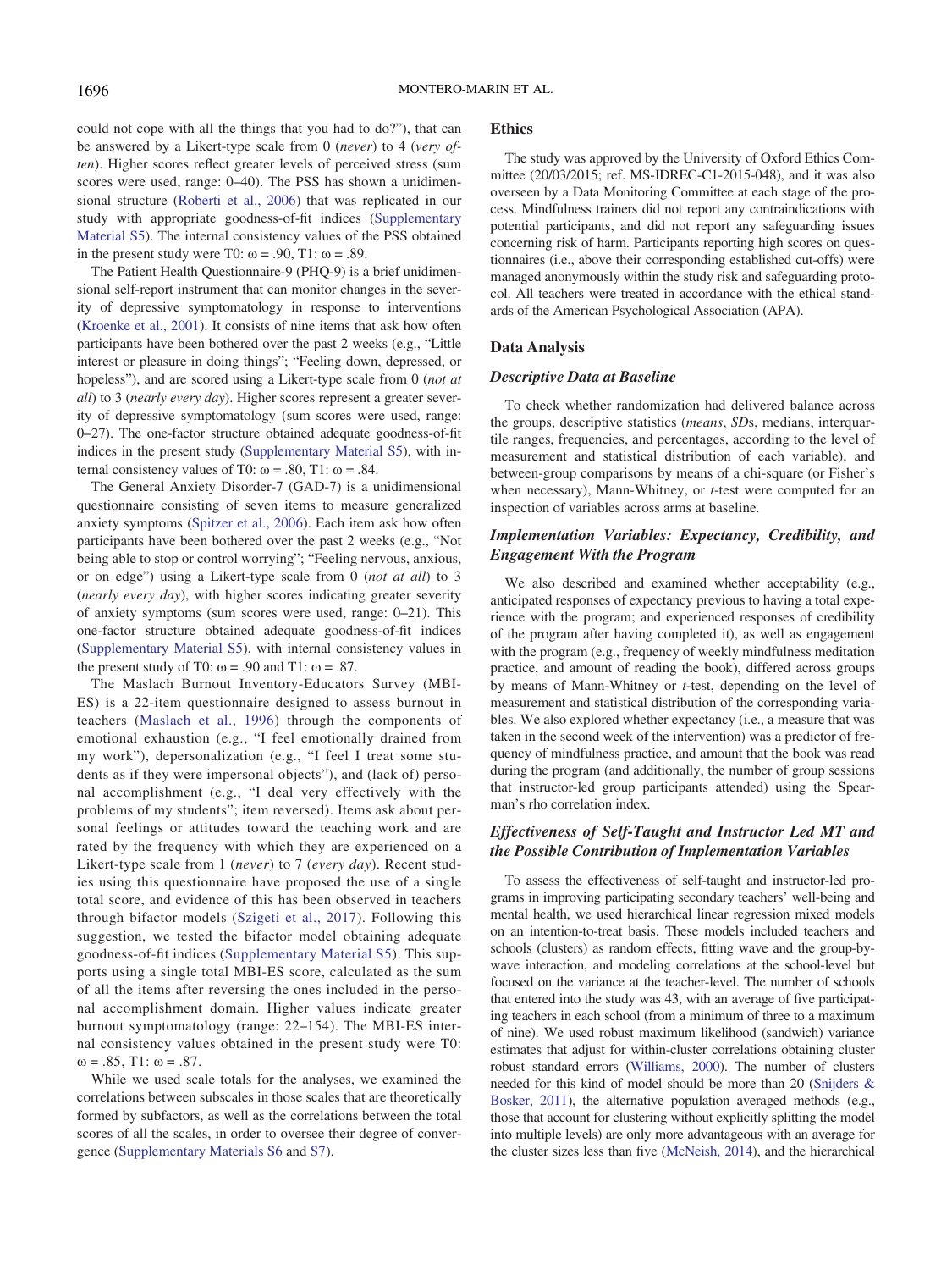method we used here functions better in case of cluster size imbalance ([Verbeke et al., 2014\)](#page-18-21).

First, we carried out within-group tests contrasting differential scores without including covariates in the models to ascertain possible improvements in the psychological well-being and mental health outcomes in each MT delivery format. We calculated unstandardized regression coefficients  $(B)$  from complete cases (those who had data at both T0 and T1) and marginal means. Withingroup effect sizes were also calculated by correcting for the dependence of the repeated measures [\(Morris & DeShon, 2002](#page-17-18)). Standardized effect sizes  $(d) = .20$  are usually regarded as small, around .50 as medium, and .80 as large. We then carried out between-group comparisons without including covariates in the models to ascertain differences in the psychological well-being and mental health outcomes by treatment group. Effect sizes for each pairwise comparison between groups were calculated—we used the pooled pretest SD to weigh the differences in the prepost scores and to correct for the population estimate [\(Morris, 2008\)](#page-17-19). After running these tests, we calculated the amount of variation in the prepost intervention dataset that was explained by the variation between clusters by means of the intraclass correlation coefficient (ICC).

Second, we developed sensitivity analyses that were established a priori [\(Crane et al., 2020](#page-16-2)) as a way of controlling for the possible effect on results of routine demographics and baseline differences. For that, we estimated models adjusted for the baseline level of the outcome, with participating teacher's gender, age, and years of teaching experience as covariates. Moreover, we calculated models using imputed data without including covariates as a way of taking into account the effect of attrition. A missing-values analysis was developed using bivariate logistic regressions, including baseline measures as independent variables and missingness as a dependent variable. Multiple imputations of 20 data sets based on chained equations of linear regressions were developed to address missing data using the full sample. The imputation model included all the variables used in the raw analyses and the baseline covariates of adjusted models, cluster size, and those variables related to nonresponse (those variables finally included in the imputation model are specified at the foot of the [Supplementary Materials S10](https://doi.org/10.1037/edu0000542.supp) and [S13\)](https://doi.org/10.1037/edu0000542.supp). In addition, models only adjusted for implementation variables such as expectancy, frequency of mindfulness practice, and reading the book, as covariates were carried out (these last models were decided a posteriori).

Finally, we explored how the implementation variables of expectancy, reading the book and weekly days of mindfulness practice might independently impact prepost change in teacher outcomes as a measure of how they might be linked to effectiveness in each delivery format (we did not include credibility in these models as this is a posttest implementation variable). This was carried out using the hierarchical linear regression mixed analytic approach described at the beginning of this section but specifically looking at the potential predictor-by-wave interactions in a within-group comparison (i.e., by comparing pre- and postscores among individuals who completed the same program).

# Psychological Mechanisms of Change: The Potential Mediating Role of Mindfulness and Self-Compassion Skills

We analyzed (a) the indirect effects of the frequency of mindfulness meditation practice (independent variable) on prepost improvements in the teacher outcomes (dependent variables), through prepost gains in (i) mindfulness or (ii) self-compassion (process measures), for each group of treatment separately. In addition, we explored (b) the indirect

relationships between the treatment condition (independent variable) and prepost improvements in the teacher outcomes (dependent variables), through prepost gains in (i) mindfulness or (ii) self-compassion (process measures), using complete cases analysis.

We used a simple mediation path-analytic framework considering the group-level where the random assignment took place in order to account for the clustering of observations. However, because we were interested in the results at the teacher level, we had no theoretical interest in effects on the different levels/cross-level interactions. Thus, in order to prevent possible difficulties related to the absence of a sufficient number of clusters to analyze all the parameters involved in the analysis of random slopes in the mediating models, we used the weighted log-likelihood function. For this we used a sandwich estimator to compute cluster-robust standard errors with the maximum likelihood robust algorithm. This method does not model random effects, but instead makes a small number of assumptions—for example, it does not require the assumption of normality and yields robust estimates of asymptotic covariances of parameter estimates [\(Preacher et al., 2010\)](#page-18-22). Results of this algorithm provide unstandardized path estimates that can be interpreted identically to single-level methods, but with the benefit that results are adjusted to reflect clustering of observations [\(McNeish et al., 2017\)](#page-17-20).

We calculated  $p$ -values for each path coefficient  $(aw, bw, and cw')$ in [Figure 1\)](#page-9-0) using the delta method, but we used the 95% CI for the indirect effect based on a Monte Carlo simulation. This procedure has a better performance to cope with the absence of normality of standard errors of indirect effects [\(MacKinnon et al., 2004](#page-17-21)). For that, we estimated the joint distribution of the "aw" and "bw" slopes using 20,000 random draws from the parameter estimates and their associated asymptotic variances and covariance. Indirect effects are significant when their 95% CI does not include zero. The effect sizes of the mediating models were calculated using  $R^2$  as the proportion of the prepost change in the dependent variable that is not associated with the independent variable but is associated with the prepost change in the mediator. This was weighted by the proportion of variance explained in the prepost change in the mediator by the independent variable [\(MacKin](#page-17-22)[non, 2008](#page-17-22)), with values of  $.00 = \text{null}$ ,  $.14 = \text{small}$ ,  $.39 = \text{medium}$ , and .59 = large effects ([Fairchild et al., 2009](#page-16-22)).

The overall alpha significance level was set at .05 using a twosided test. Because the study was exploratory, we did not use corrections for multiple measurements but instead took care to interpret effect sizes and confidence intervals [\(Feise, 2002\)](#page-16-23). Analyses were performed using the STATA v12.0, Mplus v8.4, R v4.2, and IBM SPSS v26.0 statistical packages.

# Results

#### School and Participant Characteristics and Study Flow

A total of 43 schools and 206 participating teachers took part in the trial and were randomly allocated to the self-taught (101 participating teachers in 23 schools) or to the instructor-led (105 participating teachers in 20 schools) arm. As can be seen in [Figure 2,](#page-10-0) 41 (95.4%) schools and 166 (80.6%) participating teachers provided data immediately postintervention (T1) and therefore were included in the complete cases analyses, with a total of 80 (79.2%) participating teachers in the self-taught group and 86 (81.9%) in the instructor-led group ( $\chi^2$  = .10; p = .752). On the other hand, all 43 schools and 206 participating teachers that started the trial were included in the sensitivity analysis using multiple imputations based on chained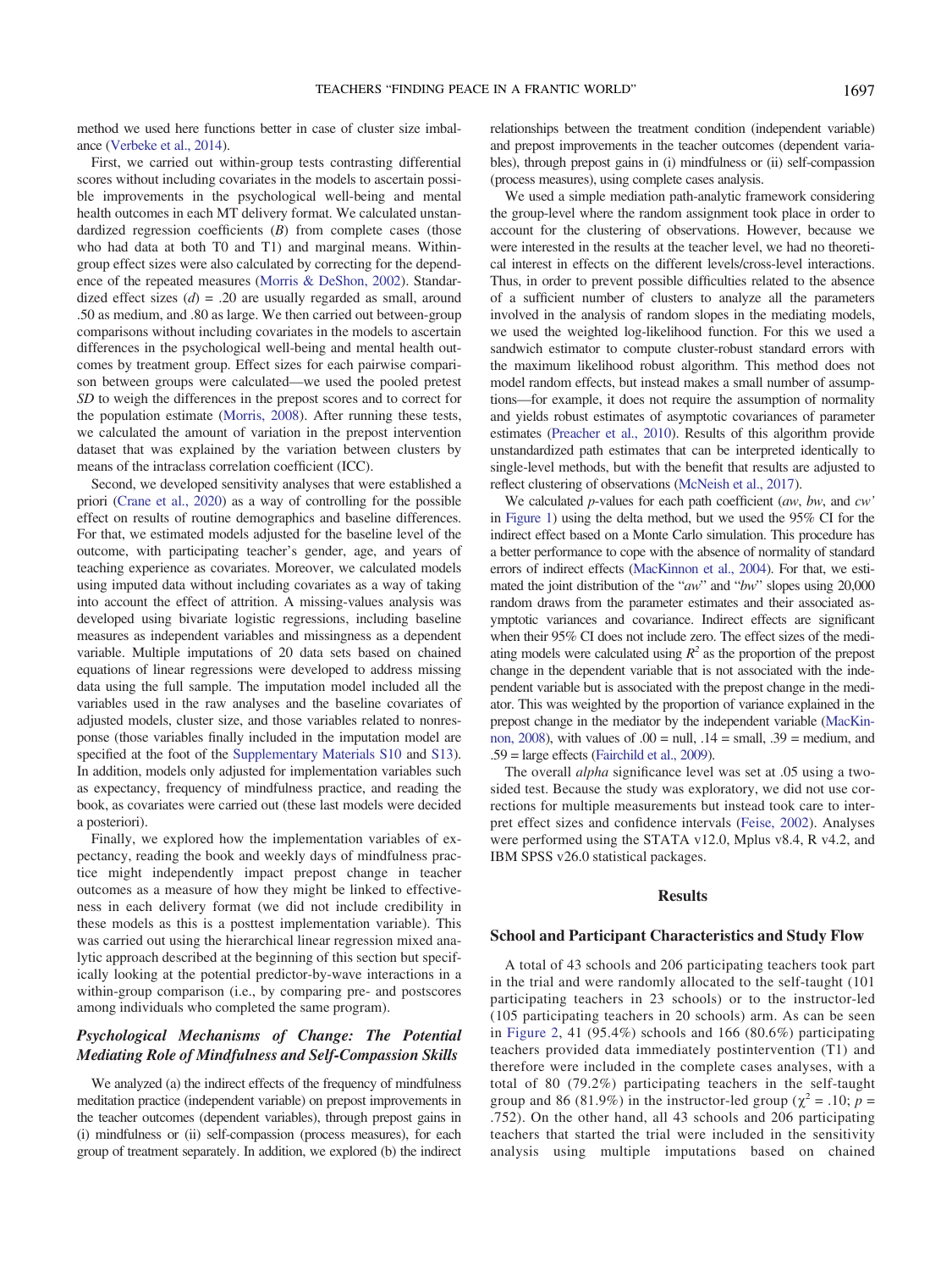

<span id="page-9-0"></span>Figure 1 Path-Analytic Mediating Framework Accounting for the Clustering of Observations

Note. Path-analytic framework considering the group-level where the random assignment took place in order to account for the clustering of observations. Results at the teacher level are adjusted for the clustering of observations and are highlighted because they are the object of interest in the present study. The independent variable  $(X)$  is (a) the frequency of mindfulness practice or (b) the treatment condition. The mediator  $(M)$  is (a) the FFMQ prepost difference or (b) the SCS prepost difference (simple mediation). The dependent variable is the prepost difference in the corresponding teacher well-being outcome  $(Y)$ . "aw  $*$  bw" = indirect effect through the corresponding mediator. cw' = direct effect after adjusting for the mediating effects.

equations. Imputations were carried out with a 19.4% of missing data (reasons of missingness are provided in [Figure 2](#page-10-0)).

[Table 1](#page-5-0) shows the school and participating teacher baseline characteristics of those who provided data at post intervention. As can be seen, groups only showed significant differences at baseline in median years of teaching, and thus this variable was controlled in subsequent analyses. Significant but small between-group differences also appeared in anxiety and burnout when considering the total sample that started the trial, as can be seen in the [Supplementary Material S2](https://doi.org/10.1037/edu0000542.supp). Only gender was a significant predictor of missing data at post intervention, although number of years teaching, the school level of pupil deprivation (measured as the percentage of free school meals), and expectancy showed a trend (for more details see [Supplementary Material S8](https://doi.org/10.1037/edu0000542.supp)). No other variable was involved in the missing pattern, and thus it was considered to be at random (MAR; [White et al., 2011](#page-19-6)).

# Expectancy and Credibility of Self-Taught and Instructor-Led MTs

There were no significant differences between groups in expectancy toward the program (self-taught:  $M = 7.5$ ;  $SD = 1.7$ ; instructor-led:  $M = 7.8$ ;  $SD = 1.5$ ;  $p < .339$ ). In the self-taught group, expectancy was a predictor of reading the book ( $\rho = .36$ ;  $p = .003$ ), and frequency of practice ( $p = .33$ ;  $p = .008$ ). In the instructor-led group, there were no significant associations between expectancy and reading the book ( $\rho = .01$ ;  $p = .972$ ), frequency of practice ( $\rho = .20$ ;  $p = .102$ ), and group sessions attended ( $p = .15$ ;  $p = .201$ ). After intervention, credibility was significantly higher in the instructor-led arm than in the selftaught (self-taught:  $M = 7.6$ ,  $SD = 1.7$ ; instructor-led:  $M = 8.6$ ;  $SD = 1.5$ ;  $p < .001$ ).

### Engagement With Self-Taught and Instructor-Led MTs

The median number of days self-taught participating teachers reported practicing mindfulness meditation during the program was four per week (interquartile range: 3 to 5), with a median of five per week (interquartile range: 4 to 6) for the instructor-led group. There were no significant differences between groups in terms of frequency of mindfulness practice (Mann–Whitney  $z = -1.04$ ;  $p =$ .300). In the self-taught group—considering those who reported data—43 participating teachers (53.8%) read the whole book and 66 (82.5%) read  $> 4$  chapters of the course. In the instructor-led group, 46 participating teachers (53.5%) read the whole book and 75 (87.2%) read  $>$  4 chapters. There were no significant differences between groups in terms of reading the book (Mann–Whitney  $z =$  $-.33; p = .743$ . Considering all participants who started the MT with instructor, 44 (41.9%) completed the whole MT course and 91 (86.7%) completed at least half of the course. The median number of group sessions attended by instructor-led participating teachers was seven (interquartile range: 6 to 8).

#### Effectiveness of the Self-Taught and Instructor-Led MTs

The raw descriptive data of all the teacher outcomes and mechanisms by arm can be found in the [Supplementary Material S9](https://doi.org/10.1037/edu0000542.supp).

#### Within-Group Analyses

The within-group analyses of the self-taught arm based on complete cases (i.e., 23 schools with 80 complete cases) revealed small, but significant prepost improvements in well-being and self-compassion, with moderately small effect sizes (see [Table 2\)](#page-11-0). There were no significant effects on burnout, depression, anxiety, stress, or mindfulness. On the other hand, the within-group analyses of the instructor-led arm based on complete cases (i.e., 18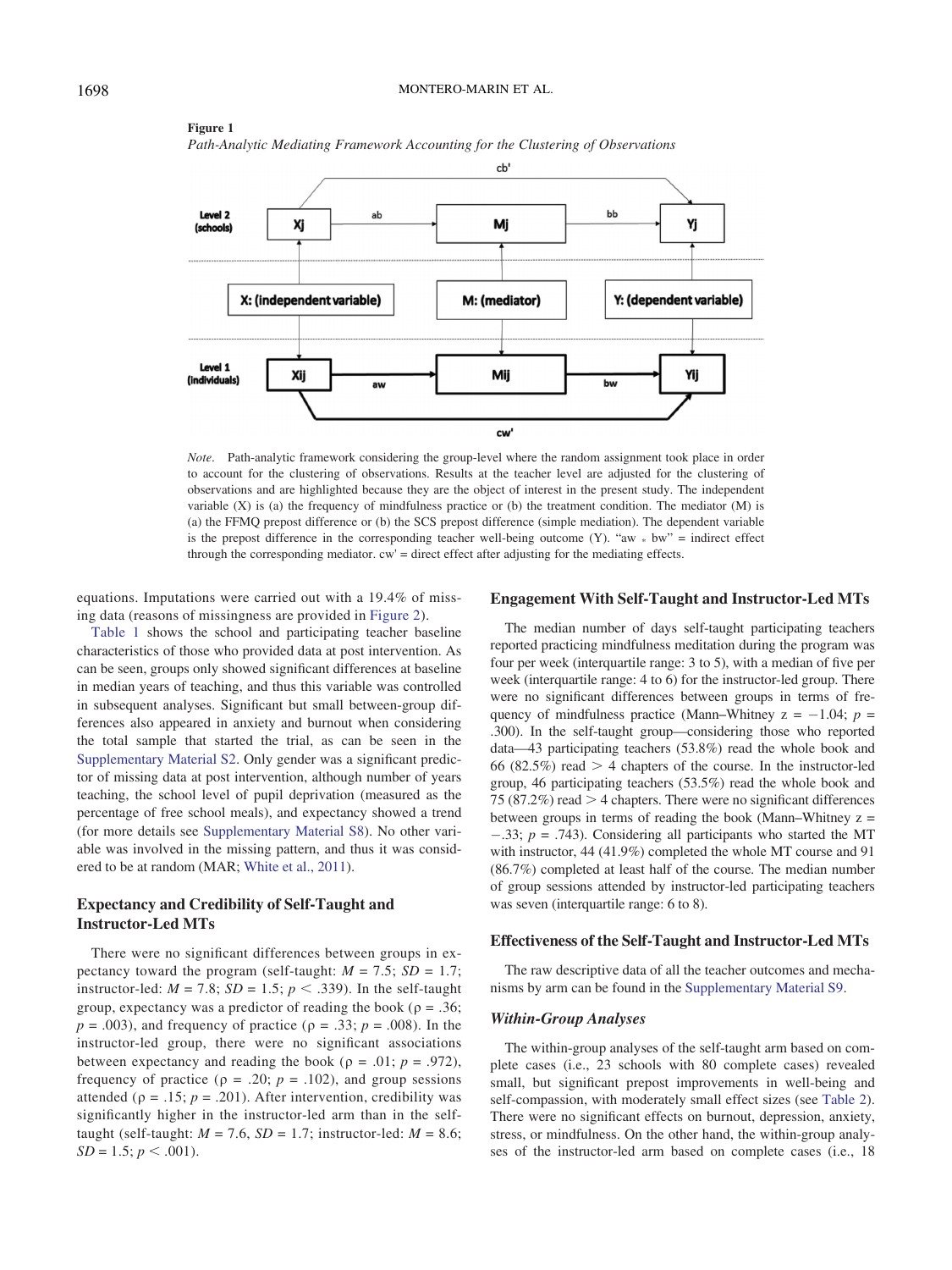Figure 2 Study Flow of Participants

<span id="page-10-0"></span>

schools with 86 complete cases) showed significant prepost improvements in all the teacher outcomes, with moderate effect sizes (see [Table 2\)](#page-11-0).

The within-group results obtained from models adjusting for teacher's gender, age, years of teaching experience and the baseline levels [\(Supplementary Material S10\)](https://doi.org/10.1037/edu0000542.supp) were consistent with those obtained from the main analyses, although effect sizes were increased. The within-group results from models adjusting for the implementation variables of expectancy, frequency of mindfulness meditation practice, and reading the book showed similar results to those from the main analyses, and from models adjusting for teacher's gender, age, years of teaching experience and the baseline levels, but effect sizes decreased notably [\(Supplementary Material](https://doi.org/10.1037/edu0000542.supp) [S11\)](https://doi.org/10.1037/edu0000542.supp). The within-group analyses from imputed models in the selftaught group (i.e., 23 schools with 101 teachers) presented significant improvements in mindfulness, self-compassion and well-being, while in the instructor-led group (i.e., 20 schools with 105 teachers) they showed significant improvements in mindfulness, self-compassion, well-being and perceived stress [\(Supplementary Material S12\)](https://doi.org/10.1037/edu0000542.supp).

# Between-Group Analyses

The between-group complete case analyses (i.e., 41 schools with 166 complete cases) showed there were significant group-by-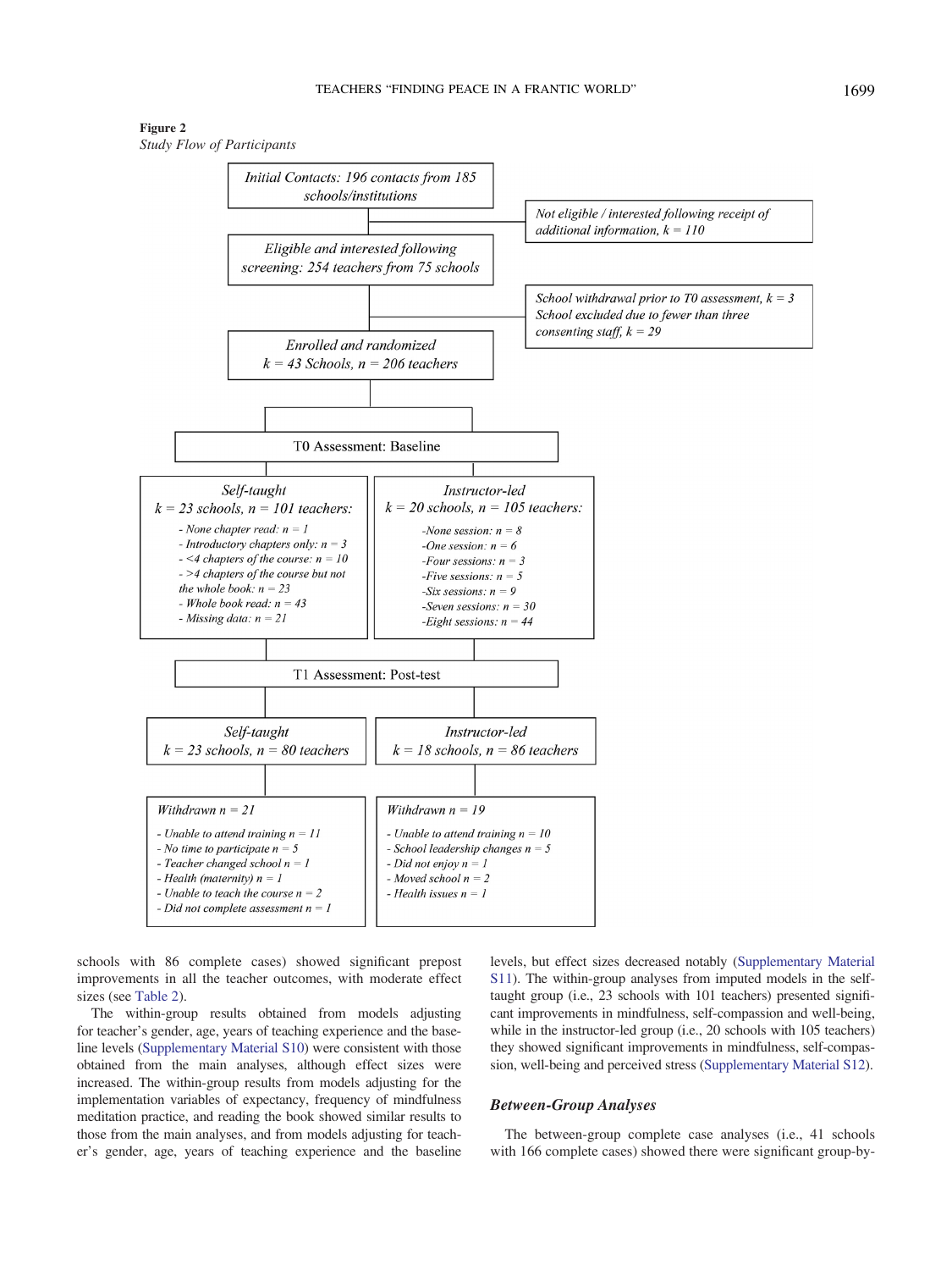<span id="page-11-0"></span>

| Table 2                                                             |  |  |
|---------------------------------------------------------------------|--|--|
| Self-Taught and Instructor-Led Within-Group Complete Cases Analysis |  |  |

| Group/variable              | Time           | M(SD)         | $\boldsymbol{d}$ | $B$ [95% CI]                  | $\boldsymbol{p}$ |
|-----------------------------|----------------|---------------|------------------|-------------------------------|------------------|
| Self-taught $(n = 80)$      |                |               |                  |                               |                  |
| FFMO-SF                     | T <sub>0</sub> | 51.51 (6.71)  |                  |                               |                  |
|                             | T <sub>1</sub> | 52.43 (8.68)  | .18              | $0.92$ [-0.49, 2.33]          | .202             |
| SCS-SF                      | T <sub>0</sub> | 3.10(0.97)    |                  |                               |                  |
|                             | T1             | 3.28(0.90)    | .25              | $0.18$ [0.02, 0.34]           | .024             |
| <b>WEMWBS</b>               | T <sub>0</sub> | 49.41 (7.01)  |                  |                               |                  |
|                             | T <sub>1</sub> | 51.00 (6.85)  | .25              | 1.60 [0.01, 3.19]             | .048             |
| <b>PSS</b>                  | T <sub>0</sub> | 14.78 (6.93)  |                  |                               |                  |
|                             | T <sub>1</sub> | 14.84 (7.77)  | .01              | $0.06$ [ $-1.62$ , 1.73]      | .944             |
| PHQ-9                       | T <sub>0</sub> | 4.43(4.14)    |                  |                               |                  |
|                             | T1             | 4.53(6.11)    | .02              | $0.10$ [-1.32, 1.53]          | .890             |
| GAD-7                       | T <sub>0</sub> | 3.62(3.78)    |                  |                               |                  |
|                             | T1             | 3.93(5.06)    | .08              | $0.32$ [-0.68, 1.32]          | .532             |
| <b>MBI-ES</b>               | T <sub>0</sub> | 34.42 (19.50) |                  |                               |                  |
|                             | T <sub>1</sub> | 34.23 (18.69) | $-.01$           | $-0.19$ [ $-3.24$ , 2.85]     | .902             |
| Instructor-led ( $n = 86$ ) |                |               |                  |                               |                  |
| FFMQ-SF                     | T <sub>0</sub> | 51.10 (5.37)  |                  |                               |                  |
|                             | T <sub>1</sub> | 54.98 (4.55)  | .70              | 3.88 [2.57, 5.20]             | < .001           |
| SCS-SF                      | T <sub>0</sub> | 3.00(0.69)    |                  |                               |                  |
|                             | T1             | 3.59(0.59)    | .79              | $0.59$ [0.42, 0.76]           | < .001           |
| <b>WEMWBS</b>               | T <sub>0</sub> | 48.77 (5.21)  |                  |                               |                  |
|                             | T1             | 53.31 (5.18)  | .90              | 4.53 [3.37, 5.70]             | < .001           |
| <b>PSS</b>                  | T <sub>0</sub> | 16.33(5.29)   |                  |                               |                  |
|                             | T1             | 12.75(4.32)   | $-.67$           | $-3.58$ [ $-4.90, -2.26$ ]    | < .001           |
| PHQ-9                       | T <sub>0</sub> | 4.95 (3.74)   |                  |                               |                  |
|                             | T1             | 3.30(3.01)    | $-.43$           | $-1.65$ [ $-2.37, -0.93$ ]    | < .001           |
| GAD-7                       | T <sub>0</sub> | 4.87(3.00)    |                  |                               |                  |
|                             | T1             | 3.32(2.43)    | $-.49$           | $-1.54$ [ $-2.22, -0.87$ ]    | < .001           |
| MBI-ES                      | T <sub>0</sub> | 41.07 (13.91) |                  |                               |                  |
|                             | T1             | 36.95 (19.48) | $-.35$           | $-4.11$ [ $-7.15$ , $-1.08$ ] | .008             |

Note. FFMQ-SF = Five Facets Mindfulness Questionnaire Short Form; SCS-SF = Self-Compassion Scale Short Form; WEMWBS: Warwick-Edinburgh Mental Well-Being Scale; PSS = Perceived Stress Scale; PHQ-9 = Patient Health Questionnaire-9; GAD-7 = General Anxiety Disorder-7; MBI-ES = Maslach Burnout Inventory-Educators Survey. Descriptive are marginal means and SDs.  $d =$ Cohen's d effect size using marginal means and SDs;  $B =$ unstandardized regression coefficient using mixed models with subjects and schools as random effects. Complete cases analyses (i.e., self-taught:  $k = 23$ schools; instructor-led:  $k = 18$  schools).

wave interactions in all outcomes, except for burnout (which showed a trend), with low to moderate educator surveys (ESs), favoring the instructor-led group (see [Table 3](#page-12-0)). The betweenschool intraclass correlation coefficients ranged between .00 for mindfulness, well-being, stress and anxiety, and .08 (95% CI [.00, .18]) for depression, with values of .06 (95% CI [.00, .20]) for self-compassion, and of .04 (95% CI [.00, .15]) for burnout (see [Table 3](#page-12-0)). Therefore, there was a considerable school clustering effect that was corrected by means of the analytical procedures described above.

Adjusted models with complete cases (i.e., 41 schools with 166 complete cases) controlling for teacher's gender, age, years of teaching experience, and the baseline levels demonstrated quite similar regression coefficients, and significant effects were maintained with effect sizes ranging (Cohen's d absolute value) from .39 to .70 (see [Supplementary Material S13](https://doi.org/10.1037/edu0000542.supp)). Only the baseline levels were significant covariates in all the adjusted models ( $p < .001$ ), with years of teaching being a significant covariate in the perceived stress model ( $B = -.06$ ;  $p = .032$ ). Adjusted models controlling for expectancy, frequency of mindfulness practice, and reading the book showed significant between-group differences in all the outcomes except burnout, favoring the instructor-led group ([Supplementary Material](https://doi.org/10.1037/edu0000542.supp)

[S14\)](https://doi.org/10.1037/edu0000542.supp). However, effect sizes decreased notably compared with those obtained in the primary analyses (Cohen's d absolute value ranged from .17 to .43). Frequency of mindfulness meditation practice was a significant covariate for all outcomes but burnout, while expectancy was a significant covariate only for mindfulness and self-compassion. Reading the book was not a significant covariate in any of the models analyzed. Imputed models based on chained equations (i.e., 43 schools with 206 teachers) attenuated between-group differences, and only those in self-compassion and perceived stress remained significant, with effect sizes (Cohen's d absolute value) from .14 to .52 ([Supplementary Material S15](https://doi.org/10.1037/edu0000542.supp)).

#### Analyses of Implementation Variables

The analysis exploring how the implementation variables of expectancy, frequency of mindfulness meditation practice, and reading the book might be linked to effectiveness in each arm ([Supplementary Material S16\)](https://doi.org/10.1037/edu0000542.supp) showed that expectancy had a significant impact on improvements in mindfulness, self-compassion, and well-being in the self-taught arm (i.e., 23 schools with 80 complete cases), while it had a significant impact on mindfulness, well-being, perceived stress, and depression in the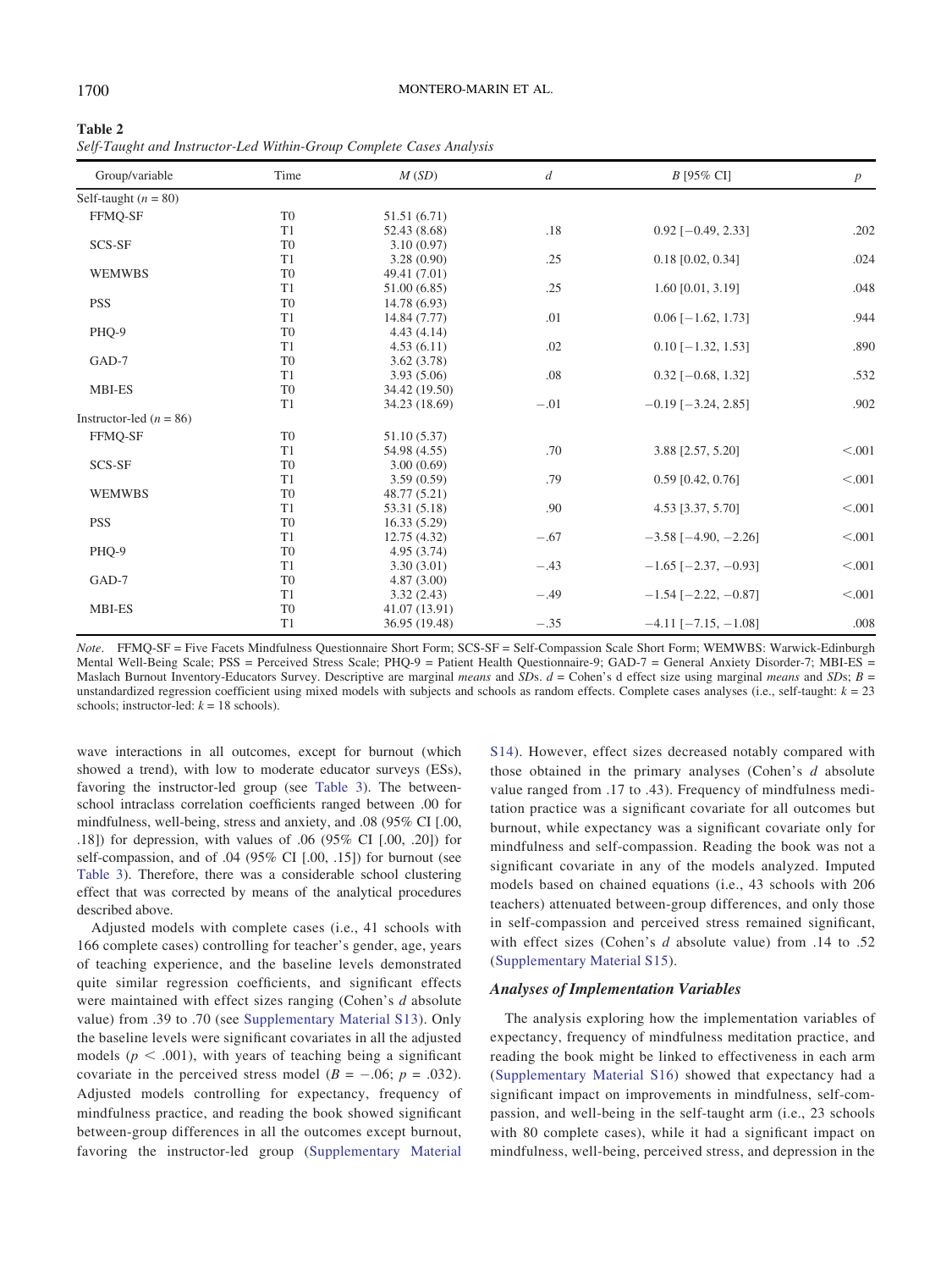<span id="page-12-0"></span>Table 3 Between-Group (Group-by-Wave) Comparison of Mechanisms and Outcomes

| Variable      | Time           | Self-taught( $n = 80$ )<br>M(SD) | Instructor-led ( $n = 86$ )<br>M(SD) | <b>ICC</b> | $\boldsymbol{d}$ | <i>B</i> [95% CI]             | p    |
|---------------|----------------|----------------------------------|--------------------------------------|------------|------------------|-------------------------------|------|
| FFMO-SF       | T <sub>0</sub> | 51.51 (6.71)                     | 51.10 (5.37)                         |            |                  |                               |      |
|               | T <sub>1</sub> | 52.43 (8.68)                     | 54.98 (4.55)                         | .00        | .49              | 2.97 [1.04, 4.90]             | .003 |
| SCS-SF        | T <sub>0</sub> | 3.10(0.97)                       | 3.00(0.69)                           |            |                  |                               |      |
|               | T1             | 3.28(0.90)                       | 3.59(0.59)                           | .06        | .49              | $0.41$ [0.18, 0.64]           | .001 |
| <b>WEMWBS</b> | T <sub>0</sub> | 49.41 (7.02)                     | 48.77 (5.21)                         |            |                  |                               |      |
|               | T <sub>1</sub> | 51.00 (6.85)                     | 53.31 (5.18)                         | .00        | .48              | 2.94 [0.97, 4.92]             | .003 |
| <b>PSS</b>    | T <sub>0</sub> | 14.78 (6.93)                     | 16.33(5.29)                          |            |                  |                               |      |
|               | T1             | 14.84 (7.77)                     | 12.75(4.32)                          | .00        | $-.59$           | $-3.64$ [ $-5.78$ , $-1.50$ ] | .001 |
| PHQ-9         | T <sub>0</sub> | 4.43(4.14)                       | 4.95(3.74)                           |            |                  |                               |      |
|               | T1             | 4.53(6.11)                       | 3.30(3.01)                           | .08        | $-.44$           | $-1.75$ [ $-3.34$ , $-0.15$ ] | .032 |
| GAD-7         | T <sub>0</sub> | 3.61(3.78)                       | 4.87(3.00)                           |            |                  |                               |      |
|               | T <sub>1</sub> | 3.93(5.06)                       | 3.32(2.43)                           | .00        | $-.55$           | $-1.86$ [ $-3.07, -0.66$ ]    | .003 |
| <b>MBI-ES</b> | T <sub>0</sub> | 34.42 (19.53)                    | 41.07 (13.91)                        |            |                  |                               |      |
|               | T <sub>1</sub> | 34.23 (18.70)                    | 36.95 (15.46)                        | .04        | $-.24$           | $-3.92$ [ $-8.22$ , 0.37]     | .074 |

Note. FFMQ-SF = Five Facets Mindfulness Questionnaire Short Form; SCS-SF = Self-Compassion Scale Short Form (excluding the "mindfulness" facet); WEMWBS = Warwick-Edinburgh Mental Well-Being Scale; PSS = Perceived Stress Scale; PHQ-9 = Patient Health Questionnaire-9; GAD-7 = General Anxiety Disorder-7; MBI-ES = Maslach Burnout Inventory-Educators Survey. Descriptive data are marginal means and SDs. ICC = intraclass correlation coefficient to measure the amount of variation in the prepost intervention dataset that was explained by the variation between schools (clusters).;  $d =$  Cohen's  $d$  effect size using marginal means and SDs;  $B =$  unstandardized regression coefficient using hierarchical mixed models with subjects and schools (clusters) as random effects. Complete cases analysis (i.e., self-taught:  $k = 23$  schools; instructor-led:  $k = 18$  schools).

instructor-led arm (i.e., 18 schools with 86 complete cases). The implementation variable of frequency of mindfulness meditation practice had significant relationships with outcome improvements in both arms, with the exception of burnout symptoms. Reading the book was not significantly related to teacher outcome improvements in the instructor-led arm, but in the self-taught arm, it was significantly associated (or trended) with improvements in all the outcomes.

# Mediating Role of Mindfulness and Self-Compassion Skills

Frequency of mindfulness meditation practice produced significant indirect effects on all the psychological outcomes in both delivery formats, through the mediating effects of mindfulness ([Supplementary Material S17](https://doi.org/10.1037/edu0000542.supp)), with small to medium ESs. However, frequency of mindfulness meditation practice had no significant indirect effects on teacher outcomes through selfcompassion in either the self-taught arm nor in the instructor-led arm [\(Supplementary Material S18\)](https://doi.org/10.1037/edu0000542.supp). Frequency of mindfulness meditation practice was not significantly related to improvements in self-compassion skills in the mediational model, although improvements in self-compassion skills were significantly related to improvements in all the teacher outcomes across both formats of delivering the MT. On the other hand, as can be seen in [Table 4](#page-13-0), being randomized to the instructor-led arm versus the self-taught arm produced significant indirect effects on all the outcomes through both mindfulness and self-compassion, with small to medium effect sizes.

#### **Discussion**

This study explored the relative acceptability, engagement, and effectiveness among secondary school teachers of instructor-led and self-taught MT using the M-FP program ([Williams & Penman,](#page-19-0) [2011](#page-19-0)). We further explored the possible mechanisms of change

involved. Our results suggested that the instructor-led format produced greater improvements in mindfulness, self-compassion, well-being, stress, anxiety, and depression than the self-taught format. There are several possible explanations for the differential effects observed. First, the instructor-led format is additive in that it includes the book used in the self-taught format as well as the eight 90-min instructor-led group sessions. However, we have seen that reading the book only contributed significantly in the self-taught group—in fact, it was the only way of receiving the intervention for that group—while it seemed that for people doing the face-to-face course the book may have been redundant as they received the content in the group sessions. Second, the instructorled format includes expert support which may provide ways for participants to identify and work with obstacles and difficulties in following the program, modeling skills and consolidating their learning. Third, it has been suggested that group work is important in the MT experience [\(Irving et al., 2014\)](#page-16-24) and, when learning is social, it significantly enhances the acquisition of new skills ([Botella et al., 2009](#page-15-8); [Cavanagh et al., 2014](#page-15-3)). According to the selfdetermination theory, the satisfaction of the need for relatedness could have also led to psychological improvements [\(Ryan & Deci,](#page-18-23) [2017](#page-18-23); [Vansteenkiste et al., 2020](#page-18-24)). Nevertheless, it is necessary to recognize it is not possible to attribute the superior effects of the instructor-led format to the group experience only. An additional study arm, in which teachers were provided with one-to-one instruction, could provide information on this. However, mindfulness-based programs are usually developed as group programs due to cost-effectiveness concerns ([Segal et al., 2013\)](#page-18-3).

# Expectancy, Credibility, and Engagement With the MTs

Both curricula were associated with high and similar ratings of expectancy at the beginning of the program, perhaps reflecting the fact that teachers were self-selected and motivated. In general, expectancy at the beginning of an intervention is associated with compliance ([Joyce & Piper, 1998\)](#page-16-25), and this might explain the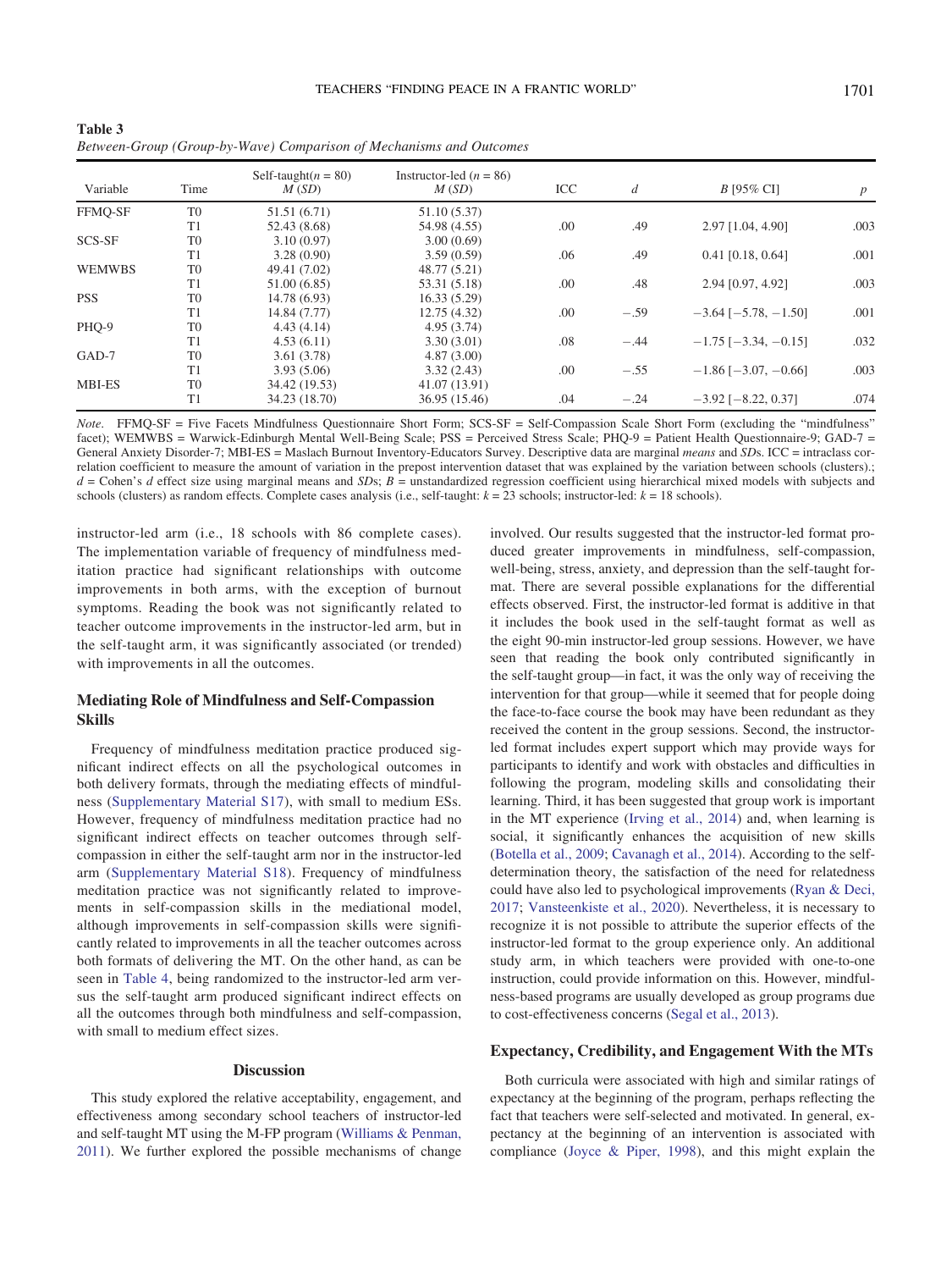<span id="page-13-0"></span>

| Table 4                                                                                           |  |
|---------------------------------------------------------------------------------------------------|--|
| Path Estimates and Indirect Effects of Group Allocation Through FFMQ (i) and SCS (ii) on Outcomes |  |

| Mediator/DV   | $R^2$ | aw(SE)     | $\boldsymbol{p}$ | $bw$ (SE)     | $\boldsymbol{p}$ | cw'(SE)       | D    | IEs $MC$ [95% CI]             |
|---------------|-------|------------|------------------|---------------|------------------|---------------|------|-------------------------------|
| FFMO-SF (i)   |       |            |                  |               |                  |               |      |                               |
| <b>WEMWBS</b> | .25   | 2.72(0.99) | .006             | 0.50(0.08)    | < 0.001          | 1.32(0.97)    | .173 | 1.36 [0.39, 2.51]             |
| <b>PSS</b>    | .19   | 2.72(0.99) | .006             | $-0.39(0.09)$ | < 0.001          | $-2.48(1.11)$ | .026 | $-1.06$ [ $-2.08$ , $-0.26$ ] |
| PHO-9         | .17   | 2.72(0.99) | .006             | $-0.22(0.05)$ | < 0.001          | $-1.07(0.78)$ | .167 | $-0.60$ [ $-1.15, -0.15$ ]    |
| GAD-7         | .13   | 2.72(0.99) | .006             | $-0.20(0.06)$ | .001             | $-1.14(0.62)$ | .066 | $-0.54$ [ $-1.11, -0.13$ ]    |
| MBI-ES        | .22   | 2.72(0.99) | .006             | $-1.01(0.19)$ | < 0.001          | $-0.31(2.09)$ | .882 | $-2.74$ [ $-5.18$ , $-0.72$ ] |
| $SCS-SF(i)$   |       |            |                  |               |                  |               |      |                               |
| <b>WEMWBS</b> | .23   | 0.39(0.12) | .001             | 4.17(0.74)    | < 0.001          | 1.05(1.09)    | .336 | 1.63 [0.72, 2.74]             |
| <b>PSS</b>    | .21   | 0.39(0.12) | .001             | $-3.58(0.90)$ | < 0.001          | $-2.13(1.15)$ | .063 | $-1.40$ [ $-2.52, -0.52$ ]    |
| PHO-9         | .16   | 0.39(0.12) | .001             | $-1.89(0.49)$ | < 0.001          | $-0.93(0.82)$ | .009 | $-0.74$ [ $-1.33, -0.27$ ]    |
| $GAD-7$       | .10   | 0.39(0.12) | .001             | $-1.45(0.50)$ | .004             | $-1.11(0.66)$ | .094 | $-0.57$ [ $-1.11, -0.15$ ]    |
| <b>MBI-ES</b> | .24   | 0.39(0.12) | .001             | $-9.05(1.55)$ | < 0.001          | $-0.52(2.06)$ | .802 | $-3.55$ [ $-5.89$ , $-1.59$ ] |

Note. DV = dependent variable; aw = unstandardized estimated of path "aw" ([Figure 1](#page-9-0)); bw = unstandardized estimated of path "bw" (Figure 1); cw' = unstandardized direct effects after controlling for the indirect effects ([Figure 1](#page-9-0));  $SE =$  standard error;  $IES =$  indirect effects (95% confidence interval for the indirect effect based on a Monte Carlo simulation of the joint distribution of the corresponding slopes using 20,000 random draws from the parameter estimates and their associated asymptotic variances and covariance); FFMQ-SF = Five Facet Mindfulness Questionnaire Short Form; SCS-SF = Self-Compassion Scale Sort Form; WEMWBS = Warwick-Edinburgh Mental Well-Being Scale; PSS = Perceived Stress Scale; PHQ-9 = Patient Health Questionnaire-9; GAD-7 = General Anxiety Disorder-7; MBI-ES = Maslach Burnout Inventory-Educators Survey. Complete cases analysis (i.e. 41 schools with 166 complete cases).

absence of significant between-group differences in engagement with mindfulness practice and reading the book. The self-taught arm presented a median of 4 days per week of practice and the instructor-led arm showed a median of 5 days per week. Around half of participants from both arms read the whole book, and more than two thirds covered at least half of the sessions in the instructor-led arm. These engagement rates were in the expected range [\(Emerson et al., 2017;](#page-16-15) [Klingbeil & Renshaw, 2018;](#page-17-5) [Parsons et al.,](#page-18-4) [2017](#page-18-4)), and were similar to those obtained in previous studies using the same curriculum [\(Beshai et al., 2016;](#page-15-4) [Lever-Taylor et al.,](#page-17-8) [2014](#page-17-8)), suggesting that both MTs could be acceptable. Nevertheless, as we have observed, MT suffers from substantial rates of attrition when applied to natural settings ([Khoury et al., 2013;](#page-16-26) [Nam & Toneatto, 2016\)](#page-17-23), and failure to consolidate meditation practice undermines the effectiveness of the MT ([Crane et al.,](#page-16-7) [2014](#page-16-7); [Sekhon et al., 2017](#page-18-8)). Thus, engagement with the MT could be considered appropriate, but there is room for improvement [\(Kuyken et al., 2008\)](#page-17-24).

A recent study highlighted the need for committed individuals to champion the approach within their schools, with the explicit support of members of the school leadership team; as well as the importance of the initial perceptions of what MT is and why it is being introduced in the school context. Both of these were highlighted as facilitating factors that might support the implementation of MT in educational settings [\(Wilde et al., 2019](#page-19-2)).

In other contexts, implementing a virtual community of support through a WhatsApp group or emails offering daily reminders to assist and complete the mindfulness meditation practice with motivating messages, has also been recommended [\(Montero-Marin](#page-17-25) [et al., 2020](#page-17-25)). All in all, frequency of days of mindfulness meditation practice had a significant relationship with the majority of teacher outcomes in both delivery formats, which reinforces the idea of frequency of practice as an important implementation variable that might underlie MT effectiveness ([Crane et al., 2014;](#page-16-7) [Hawley et al., 2014](#page-16-8); [Parsons et al., 2017;](#page-18-4) [Segal et al., 2013\)](#page-18-3).

We have seen that credibility values after finishing treatment were high in both intervention groups. Interestingly, although

there were no significant between-groups differences in the frequency of mindfulness meditation practice during the program, the self-taught arm showed significantly lower credibility scores than the instructor-led arm. The reasons for this could be related to the beneficial effects produced by the instructor and the group modeling the acquisition of new skills, but this needs to be specifically investigated in future research. In general, credibility after treatment has been observed as being associated with outcomes ([Mooney et al., 2014\)](#page-17-26), which aligns with our results as the selftaught group had smaller effects than the instructor-led group.

When training teachers to deliver a MT to secondary pupils, it has been said that the differences in levels of secondary teacher competency achieved between the most intensive training, compared with the more scalable alternatives, might be modest. Economic evaluation suggests that greater intensity could be both more expensive but also more effective than lower intensity, although significant differences have not been observed [\(Crane et al., 2020\)](#page-16-2). In this sense, the reality that self-taught programs for education may be more sustainable due to challenges of instructor-led programs—which need extensive and intensive mindfulness instructor support in the everyday course of school and teaching life—is a bit of concern, given that the instructor-led program seemed to be superior. Nevertheless, benefits associated with self-help approaches such as access and availability make this format an ongoing area of interest for increasing the mental well-being of teachers, students, and the general population ([Cavanagh et al.,](#page-15-3) [2014\)](#page-15-3). Our results suggest that the self-taught program might be indicated for those who cannot access or commit to an instructorled program, something that is particularly relevant to school teachers who have very full lives during the school academic year. However, more research is needed to examine whether providing minimal but regular (e.g., phone, WhatsApp. or email) contact with those using a self-taught format could make a difference. This has been shown to bring about marked improvements in outcomes for very little added effort [\(Talbot, 2012](#page-18-25)). In summary, it seems like these nonspecific implementation factors could have important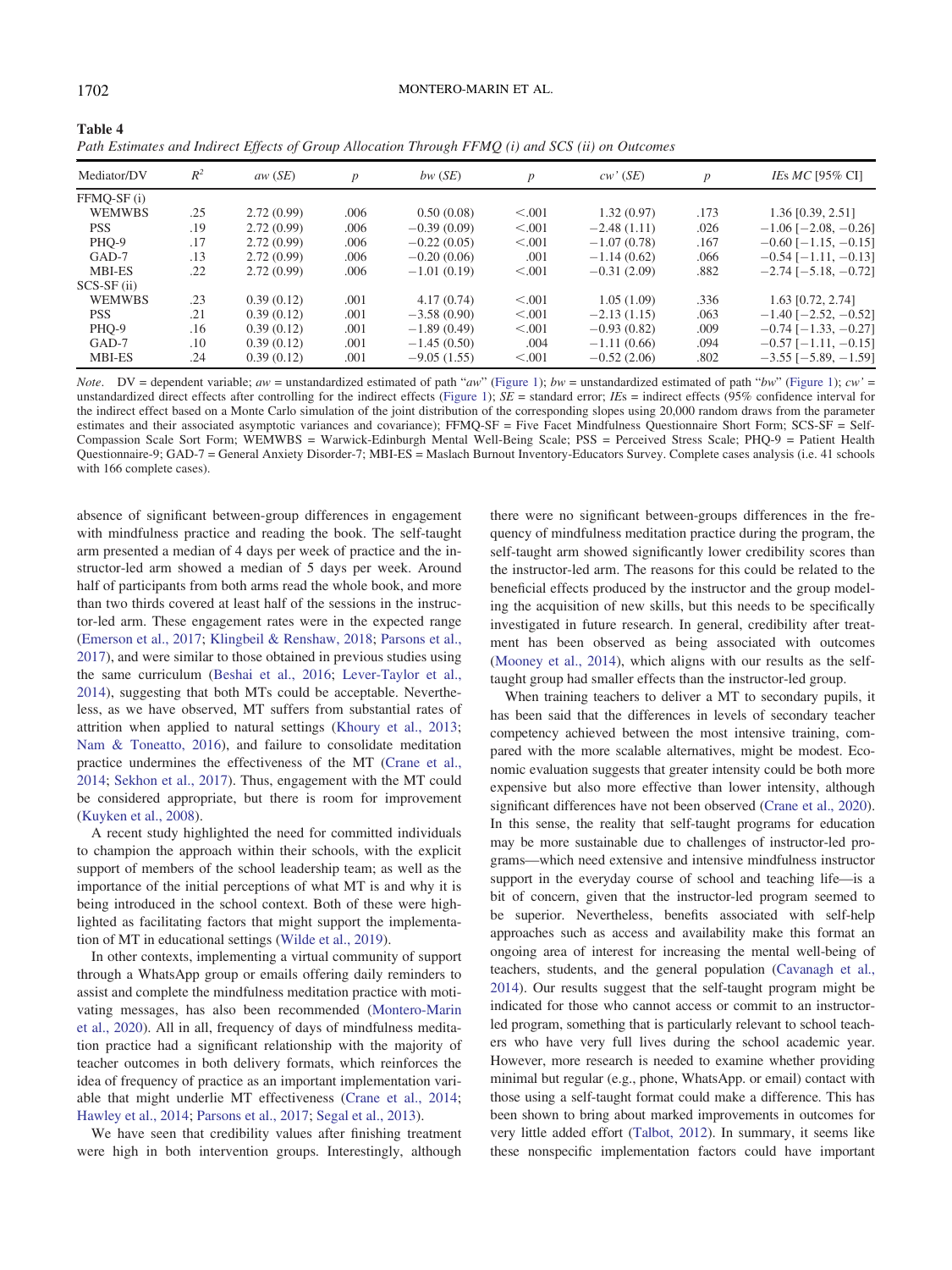implications for the MT delivery, and may point toward differences in effectiveness and mechanisms ([Stinson et al., 2018\)](#page-18-26).

# Effectiveness of the Self-Taught and Instructor-Led **MTs**

Our results for the MT instructor-led format are in line with other studies showing medium effects on teacher stress and emotion regulation [\(Emerson et al., 2017\)](#page-16-15). Other MTs for the general population have also shown similar medium effects in improving quality of life and reducing stress, depression, and anxiety [\(Khoury et al., 2015\)](#page-16-27). Interestingly, one exception to this pattern of findings was a study of a self-taught mindfulness curriculum for undergraduate and postgraduate students, which demonstrated large effect sizes on mindfulness, self-compassion, satisfaction with life, perceived stress, anxiety, and depressive symptomatology [\(Lever-Taylor et al.,](#page-17-8) [2014\)](#page-17-8). Nevertheless, participants in this study reported considerable high baseline levels of mental distress and therefore it is possible these considerably larger effects are explainable in terms of participants having greater scope, and potentially motivation, to engage in psychological change processes.

Our study focused on a sample of secondary school teachers whose mental health was in the normal range, according to descriptive data. By focusing on changes in universal mechanisms that underpin mental health, MT might potentially move the whole secondary teacher population toward greater levels of well-being [\(Feldman & Kuyken, 2019](#page-16-3)). This is a different approach from one in which psychological therapies target mechanisms maintaining psychopathology ([Redelinghuys et al., 2019](#page-18-27)), and it is consistent with our finding that MT is less effective in improving burnout, which may require a more systemic approach. Nevertheless, observing small effects in burnout as a result of MT is not rare [\(Hwang et al., 2017;](#page-16-28) [Lomas et al., 2017\)](#page-17-6). It seems like teacher burnout might be improved by using MT but may be in need of interventions not only at the individual level but also organizationally [\(Klingbeil & Renshaw, 2018;](#page-17-5) [Montero-Marin et al., 2013](#page-17-27)). In our study, the unusually healthy profile of the teacher sample in terms of burnout (see [Supplementary Material S5](https://doi.org/10.1037/edu0000542.supp)), might have produced floor effects, although we observed significant within-group improvements on burnout in the instructor-led group, as well as significant indirect effects of frequency of mindfulness meditation practice in both self-taught and instructor led arms.

The instructor-led MT did improve all the teacher outcomes, but, without having an appropriate control group comparator, we do not know to what extent teachers' mental health would improve spontaneously across the academic year. Nevertheless, it has been observed that teacher stress might be increased by nearly 20% throughout the school academic year [\(von der Embse & Mankin,](#page-18-28) [2021](#page-18-28)). So, considering that this study was carried out in the second half of the school academic year, spontaneous improvements would not be expected. In general, teachers usually report high levels of occupational stress and burnout [\(Farber, 1991\)](#page-16-29), and have been found to be at high risk of mental health disorders such as anxiety and depression [\(Stansfeld et al., 2011](#page-18-29)), with lower levels of well-being when compared with the general working population [\(Kidger, Stone, et al., 2016](#page-17-0)). A previous comparable study with more than 500 English secondary teachers [\(Kidger, Brockman,](#page-16-30) [et al., 2016](#page-16-30)) showed that the levels of mental health observed were worse (WEMWBS = 47.2; PHO-9 = 5.8) than those obtained in the present study, considering both MT groups at pre- and postintervention. It has been observed that standard group MTs for this workforce seems to offer similar results to those in other nonclinical adult populations and working professionals, with medium effects [\(Klingbeil & Renshaw, 2018\)](#page-17-5). However, the self-taught group reached an improvement of less than 3 points in the WEMWBS, and thus the meaning of changes obtained in this group would need to be considered with certain caution [\(Putz](#page-18-30) [et al., 2012](#page-18-30)). Thus, more research comparing the MT effectiveness for secondary school teachers, implemented at different school year time points, is necessary to evaluate all these possible effects.

# Potential Mechanisms of Change of the MTs

A prosocial classroom and students' social and emotional learning have to start with the teachers' well-being ([Jennings & Green](#page-16-13)[berg, 2009\)](#page-16-13). It has been proposed that both mindfulness and selfcompassion skills may be important mechanisms to improve mental health in a range of populations [\(Gu et al., 2015](#page-16-14)), and this has specifically been observed in secondary teachers [\(Roeser et al., 2013\)](#page-18-6). There is a general assumption that the cultivation of mindfulness leads to nonreactive acceptance of one's experience, disengaging from nonadaptive thoughts, and improving emotion regulation, which in turn lead to positive outcomes [\(Emerson et al., 2017;](#page-16-15) [Feld](#page-16-3)[man & Kuyken, 2019;](#page-16-3) [Segal et al., 2013](#page-18-3); [Van der Velden et al.,](#page-18-10) [2015\)](#page-18-10). Our results suggest that the instructor-led arm, compared with the self-taught, was able to indirectly improve teacher outcomes by activating the mediating role of both mindfulness and self-compassion skills. This was also observed by [Roeser et al.](#page-18-6) [\(2013\),](#page-18-6) when they compared an instructor-led group of MT versus wait-list controls. In addition, we have observed that the implementation variable of frequency of mindfulness meditation practice showed significant indirect effects on teacher outcomes through the mediating role of mindfulness, but not self-compassion, across both the instructor-led and self-taught ways of delivery. Interestingly, improvements in self-compassion were significantly associated with improvements in the teacher outcomes in both self-taught and instructor led groups. We do not know whether other implementation variables that were not measured in the present study could differentially activate self-compassion as a possible mechanisms of change.

The M-FP program book ([Williams & Penman, 2011\)](#page-19-0) was originally developed as a self-help approach but has been adapted for use in an instructor-led format. As we have observed, the instructor-led MT seems to enhance the effectiveness of the program in secondary school teachers. It appears to work through mindfulness and self-compassion skills as possible mechanisms of change, when compared with the self-taught format. Nevertheless, it is necessary to study whether differences in effectiveness and mechanisms that vary according to the way MT is delivered, might be explained by other implementation variables such as practice length and depth, program integrity, social aspects of learning, and teacher guiding [\(Botella et al., 2009;](#page-15-8) [Cavanagh et al., 2014;](#page-15-3) [Segal](#page-18-3) [et al., 2013\)](#page-18-3).

#### Study Limitations

The primary aim of this study was to examine the cost-effectiveness and scalability of different models of teacher training (see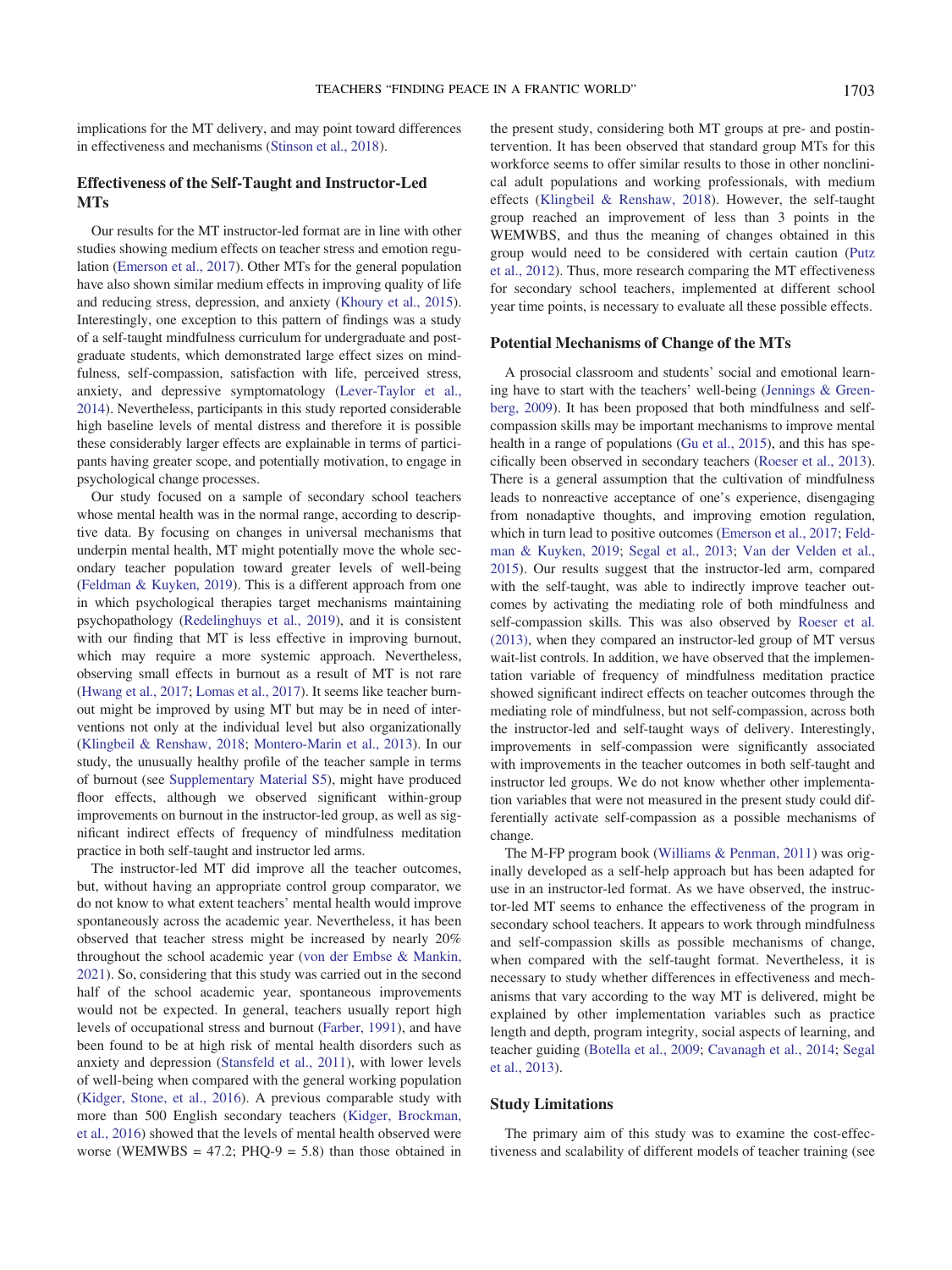[Crane et al., 2020](#page-16-2)). Thus, it might be underpowered to fully investigate all of the questions, and the possibility of Type I and II errors might arise. Although the mediation models used were adequate for the exploratory aims proposed here ([Montoya &](#page-17-28) [Hayes, 2017\)](#page-17-28), and our findings are broadly in line with previous work [\(Roeser et al., 2013\)](#page-18-6), future research should use a greater number of time points in adequately powered studies. Also, observed scale scores were modeled, not latent factors purged of unreliability, so larger samples should also be recruited in order to conduct latent modeling where "true" variance and unique effects can be better estimated. The fact that the instructor-led group showed significantly worse baseline scores than the self-taught in both anxiety and burnout, when considering the total sample that started the trial, could facilitate greater improvements in the first group because its possible improvement range was larger. In the absence of a no-treatment control group, differences in effectiveness between the instructor-led and self-taught MT could not be attributed entirely to the MT delivery. This makes it difficult to determine the effect of time alone on changes in teacher outcomes. It might be possible that teacher outcomes tend to improve over the school year so the design used here makes it difficult to evaluate the effectiveness of each active arm. Nevertheless, previous studies suggest teacher outcomes tend to get worse over the course of an academic year [\(von der Embse & Mankin, 2021](#page-18-28)). In addition, when considering instructor led and self-taught formats of the M-FP program, the use of wait-list controls has shown promising results with similar outcomes in secondary teachers and undergraduate students [\(Beshai et al., 2016](#page-15-4); [Lever-Taylor et al., 2014\)](#page-17-8). Our measure of engagement with mindfulness meditation practice, based only on self-reported frequency of practice (from surveys and diaries), was relatively simple, and therefore, could have been subject to different forms of bias. In addition, one might imagine different home environments that could lead to a different application of mindfulness practice, and, this could vary depending on life stage or family life. Therefore, findings of frequency of practice should be tempered in this regard. A more nuanced measurement, including other aspects such as length and depth of practice, as well as the different conditions in which practice is being carried out, would have been advantageous. Additionally, given our focus on teachers and their workplace well-being, it would have been useful to include more measures of job functioning, as well as school-based mindfulness practice. Finally, the sample comprised of teachers with an interest in social-emotional education generally and MT specifically, as this was part of their preparation to teach MT to their pupils. In this sense, participants may not be representative of the larger population of school teachers, which may explain their generally good mental health and relatively engaged profile. Thus, it is possible that those teachers with the lowest levels of well-being—the ones who in fact would most need the program—were underrepresented. The study is therefore exploratory and hypothesis generating and serves as a base for subsequent future research.

# Implications and Future Directions

This study suggests that both self-taught and instructor-led modes of MT generated similar levels of expectancy at the beginning of the intervention and engagement with the program during its implementation, but the instructor-led format was rated as more credible once

the program was finished. This is easy to understand given that the self-taught group showed significant improvements in around 30% of the teacher outcomes, while the instructor-led obtained significant improvements in 85% of the outcomes. Thus, the more intensive instructor-led MT produced better results but, considering how teaching life is during the course, the self-taught program is likely to be more accessible (although requiring greater self-motivation). This opens new avenues for future studies regarding MT intensity and its cost-effectiveness and sustainability. Previous research has questioned the move toward abbreviating secondary teacher trainings to increase scalability, and on the contrary, suggests that many teachers would require additional support to ensure their competency to deliver MT in the classroom [\(Crane et al., 2020](#page-16-2)). Future studies should examine how the particular features of self-taught and inductor-led formats can facilitate adherence to the MT program through other implementation variables that might influence effectiveness and mechanisms. To strengthen this line of research, prospective works should consider longer follow-ups that examine the sustainability of any effects. In this sense, the next phase of research has the promise of outlining which forms of MT delivery improve which psychological and behavioural outcomes, how, for whom, and through what mechanisms of action. Such knowledge would be the basis for enhancing accessibility and effectiveness of interventions to improve the mental health and functioning of secondary teachers.

### References

- <span id="page-15-6"></span>Allen, M., Bromley, A., Kuyken, W., & Sonnenberg, S. (2009). Participants' experiences of mindfulness-based cognitive therapy: "It Changed Me in Just about Every Way Possible". Behavioural and Cognitive Psychotherapy, 37(4), 413–430. <https://doi.org/10.1017/S135246580999004X>
- <span id="page-15-0"></span>Arvidsson, I., Håkansson, C., Karlson, B., Björk, J., & Persson, R. (2016). Burnout among Swedish school teachers - a cross-sectional analysis. BMC Public Health, 16(1), 823. [https://doi.org/10.1186/s12889-016](https://doi.org/10.1186/s12889-016-3498-7) [-3498-7](https://doi.org/10.1186/s12889-016-3498-7)
- <span id="page-15-2"></span>Bazzano, A. N., Anderson, C. E., Hylton, C., & Gustat, J. (2018). Effect of mindfulness and yoga on quality of life for elementary school students and teachers: Results of a randomized controlled school-based study. Psychology Research and Behavior Management, 11, 81–89. [https://doi](https://doi.org/10.2147/PRBM.S157503) [.org/10.2147/PRBM.S157503](https://doi.org/10.2147/PRBM.S157503)
- <span id="page-15-4"></span>Beshai, S., McAlpine, L., Weare, K., & Kuyken, W. (2016). A non-randomised feasibility trial assessing the efficacy of a mindfulness-based intervention for teachers to reduce stress and improve well-being. Mindfulness, 7(1), 198–208. <https://doi.org/10.1007/s12671-015-0436-1>
- <span id="page-15-1"></span>Bishop, S. R., Lau, M., Shapiro, S., Carlson, L., Anderson, N. D., Carmody, J., & Devins, G. (2004). Mindfulness: A proposed operational definition. Clinical Psychology: Science and Practice, 11(3), 230–241. <https://doi.org/10.1093/clipsy.bph077>
- <span id="page-15-7"></span>Bluth, K., Campo, R. A., Pruteanu-Malinici, S., Reams, A., Mullarkey, M., & Broderick, P. C. (2016). A school-based mindfulness pilot study for ethnically diverse at-risk adolescents. Mindfulness, 7(1), 90–104. [https://](https://doi.org/10.1007/s12671-014-0376-1) [doi.org/10.1007/s12671-014-0376-1](https://doi.org/10.1007/s12671-014-0376-1)
- <span id="page-15-8"></span>Botella, C., Garcia-Palacios, A., Baños, R. M., & Quero, S. (2009). Cybertherapy: Advantages, limitations, and ethical issues. PsychNology Journal, 7(1), 77–100.
- <span id="page-15-5"></span>Carson, R. L., Templin, T. J., & Weiss, H. M. (2006, April). Exploring the episodic nature of teachers' emotions and its relationship to teacher burnout [Paper presentation]. American Education Research Association Annual Convention, San Francisco.
- <span id="page-15-3"></span>Cavanagh, K., Strauss, C., Forder, L., & Jones, F. (2014). Can mindfulness and acceptance be learnt by self-help? A systematic review and metaanalysis of mindfulness and acceptance-based self-help interventions.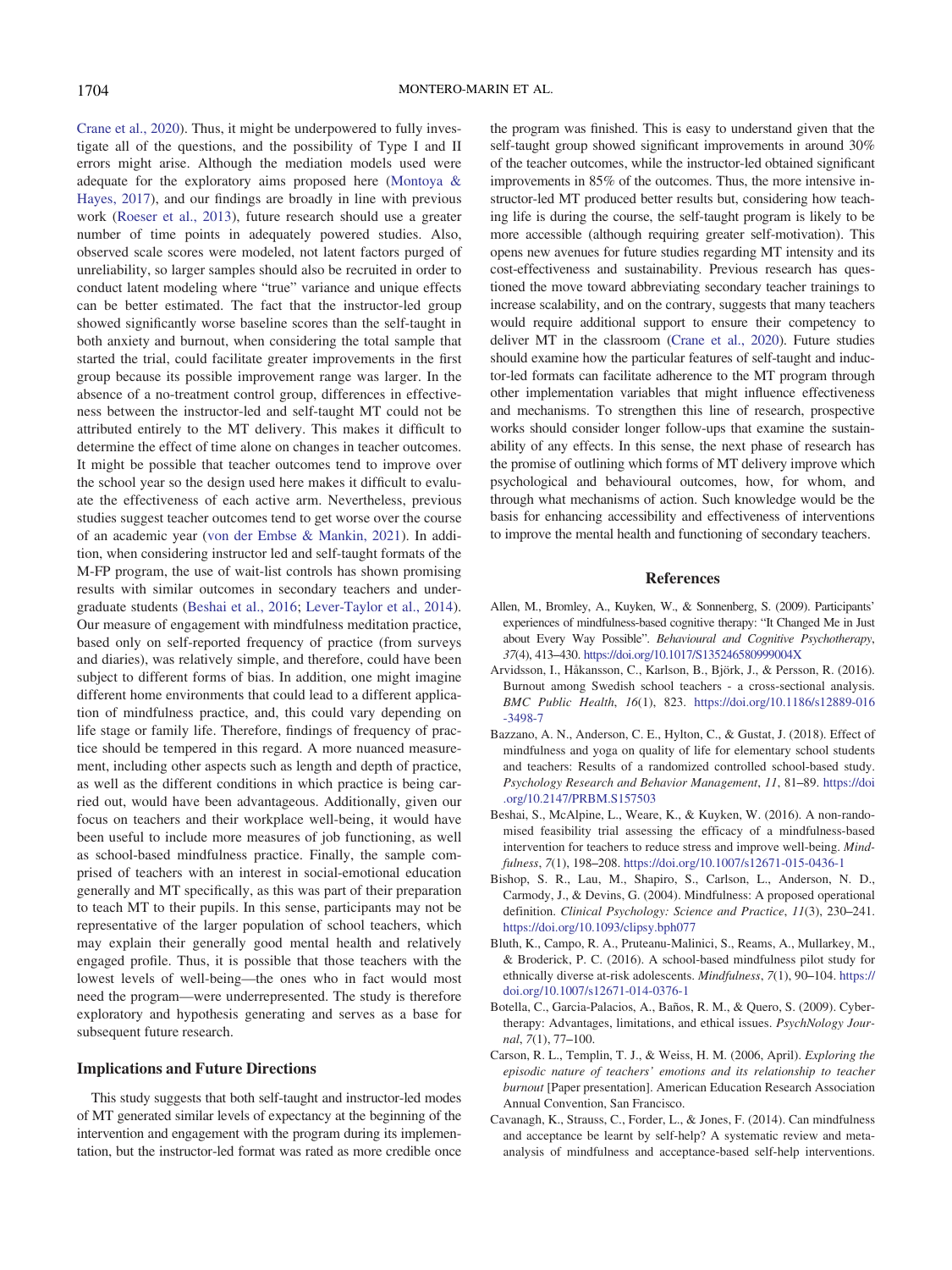Clinical Psychologist, 34(2), 118–129. [https://doi.org/10.1016/j.cpr](https://doi.org/10.1016/j.cpr.2014.01.001) [.2014.01.001](https://doi.org/10.1016/j.cpr.2014.01.001)

- <span id="page-16-21"></span>Cohen, S., & Williamson, G. (1988). Perceived stress in a probability sample of the United States. Sage.
- <span id="page-16-6"></span>Crain, T. L., Schonert-Reichl, K. A., & Roeser, R. W. (2017). Cultivating teacher mindfulness: Effects of a randomized controlled trial on work, home, and sleep outcomes. Journal of Occupational Health Psychology, 22(2), 138–152. <https://doi.org/10.1037/ocp0000043>
- <span id="page-16-4"></span>Crane, R. S., Brewer, J., Feldman, C., Kabat-Zinn, J., Santorelli, S., Williams, J. M. G., & Kuyken, W. (2017). What defines mindfulnessbased programs? The warp and the weft. Psychological Medicine, 47(6), 990–999. <https://doi.org/10.1017/S0033291716003317>
- <span id="page-16-7"></span>Crane, C., Crane, R. S., Eames, C., Fennell, M. J. V., Silverton, S., Williams, J. M. G., & Barnhofer, T. (2014). The effects of amount of home meditation practice in mindfulness based cognitive therapy on hazard of relapse to depression in the Staying Well after Depression Trial. Behaviour Research and Therapy, 63, 17–24. [https://doi.org/10](https://doi.org/10.1016/j.brat.2014.08.015) [.1016/j.brat.2014.08.015](https://doi.org/10.1016/j.brat.2014.08.015)
- <span id="page-16-2"></span>Crane, C., Ganguli, P., Ball, S., Taylor, L., Blakemore, S. J., Byford, S., Dalgleish, T., Ford, T., Greenberg, M., Kuyken, W., Lord, L., Montero-Marin, J., Sonley, A., Ukoumunne, O. C., & Williams, J. (2020). Training school classroom teachers to deliver a mindfulness program: Exploring scalability, acceptability, effectiveness and cost-effectiveness. Global Advances in Health and Medicine, 9, 2164956120964738. [https://doi.org/](https://doi.org/10.1177/2164956120964738) [10.1177/2164956120964738](https://doi.org/10.1177/2164956120964738)
- <span id="page-16-12"></span>Cullen, M. (2011). Mindfulness-based interventions: An emerging phenomenon. Mindfulness, 2(3), 186–193. [https://doi.org/10.1007/s12671](https://doi.org/10.1007/s12671-011-0058-1) [-011-0058-1](https://doi.org/10.1007/s12671-011-0058-1)
- <span id="page-16-10"></span>Durlak, J. A., & DuPre, E. P. (2008). Implementation matters: A review of research on the influence of implementation on program outcomes and the factors affecting implementation. American Journal of Community Psychology, 41(3-4), 327–350. <https://doi.org/10.1007/s10464-008-9165-0>
- <span id="page-16-15"></span>Emerson, L. M., Leyland, A., Hudson, K., Rowse, G., Hanley, P., & Hugh-Jones, S. (2017). Teaching mindfulness to teachers: A systematic review and narrative synthesis. Mindfulness, 8(5), 1136–1149. [https://doi.org/](https://doi.org/10.1007/s12671-017-0691-4) [10.1007/s12671-017-0691-4](https://doi.org/10.1007/s12671-017-0691-4)
- <span id="page-16-22"></span>Fairchild, A. J., Mackinnon, D. P., Taborga, M. P., & Taylor, A. B. (2009).  $R<sup>2</sup>$  effect-size measures for mediation analysis. Behavior Research Methods, 41(2), 486–498. <https://doi.org/10.3758/BRM.41.2.486>
- <span id="page-16-29"></span>Farber, B. A. (1991). Crisis in education: Stress and burnout in the American teacher. Jossey-Bass.
- <span id="page-16-23"></span>Feise, R. J. (2002). Do multiple outcome measures require p-value adjustment? BMC Medical Research Methodology, 2(8), 8. [https://doi.org/10](https://doi.org/10.1186/1471-2288-2-8) [.1186/1471-2288-2-8](https://doi.org/10.1186/1471-2288-2-8)
- <span id="page-16-3"></span>Feldman, C., & Kuyken, W. (2019). Mindfulness: Ancient wisdom meets modern psychology. Guilford Press.
- <span id="page-16-17"></span>Foroughi, A., Sadeghi, K., Parvizifard, A., Parsa Moghadam, A., Davarinejad, O., Farnia, V., & Azar, G. (2020). The effectiveness of mindfulness-based cognitive therapy for reducing rumination and improving mindfulness and self-compassion in patients with treatmentresistant depression. Trends in Psychiatry and Psychotherapy, 42(2), 138–146. <https://doi.org/10.1590/2237-6089-2019-0016>
- <span id="page-16-18"></span>Frostadottir, A. D., & Dorjee, D. (2019). Effects of mindfulness based cognitive therapy (MBCT) and compassion focused therapy (CFT) on symptom change, mindfulness, self-compassion, and rumination in clients with depression, anxiety, and stress. Frontiers in Psychology, 10, 1099. <https://doi.org/10.3389/fpsyg.2019.01099>
- <span id="page-16-19"></span>Griffith, G. M., Bartley, T., & Crane, R. S. (2019). The inside out group model: Teaching groups in mindfulness-based programs. Mindfulness, 10(7), 1315–1327. <https://doi.org/10.1007/s12671-019-1093-6>
- <span id="page-16-14"></span>Gu, J., Strauss, C., Bond, R., & Cavanagh, K. (2015). How do mindfulness-based cognitive therapy and mindfulness-based stress reduction improve mental health and wellbeing? A systematic review and meta-

analysis of mediation studies. Clinical Psychology Review, 37, 1–12. <https://doi.org/10.1016/j.cpr.2015.01.006>

- <span id="page-16-20"></span>Gu, J., Strauss, C., Crane, C., Barnhofer, T., Karl, A., Cavanagh, K., & Kuyken, W. (2016). Examining the factor structure of the 39-item and 15-item versions of the Five Facet Mindfulness Questionnaire before and after mindfulness-based cognitive therapy for people with recurrent depression. Psychological Assessment, 28(7), 791–802. [https://doi.org/](https://doi.org/10.1037/pas0000263) [10.1037/pas0000263](https://doi.org/10.1037/pas0000263)
- <span id="page-16-0"></span>Hakanen, J., Bakker, A., & Schaufeli, W. (2006). Burnout and work engagement among teachers. Journal of School Psychology, 43(6), 495–513. <https://doi.org/10.1016/j.jsp.2005.11.001>
- <span id="page-16-8"></span>Hawley, L. L., Schwartz, D., Bieling, P. J., Irving, J., Corcoran, K., Farb, N. A. S., Anderson, A. K., & Segal, Z. V. (2014). Mindfulness practice, rumination and clinical outcome in mindfulness-based treatment. Cognitive Therapy and Research, 38(1), 1–9. [https://doi.org/10.1007/s10608](https://doi.org/10.1007/s10608-013-9586-4) [-013-9586-4](https://doi.org/10.1007/s10608-013-9586-4)
- <span id="page-16-9"></span>Hazlett-Stevens, H., & Oren, Y. (2017). Effectiveness of mindfulnessbased stress reduction bibliotherapy: A preliminary randomized controlled trial. Journal of Clinical Psychology, 73(6), 626–637. [https://doi](https://doi.org/10.1002/jclp.22370) [.org/10.1002/jclp.22370](https://doi.org/10.1002/jclp.22370)
- <span id="page-16-16"></span>Hölzel, B. K., Lazar, S. W., Gard, T., Schuman-Olivier, Z., Vago, D. R., & Ott, U. (2011). How does mindfulness meditation work? Proposing mechanisms of action from a conceptual and neural perspective. Perspectives on Psychological Science, 6(6), 537–559. [https://doi.org/10](https://doi.org/10.1177/1745691611419671) [.1177/1745691611419671](https://doi.org/10.1177/1745691611419671)
- <span id="page-16-28"></span>Hwang, Y.-S., Bartlett, B., Greben, M., & Hand, K. (2017). A systematic review of mindfulness interventions for in-service teachers: A tool to enhance teacher well-being and performance. Teaching and Teacher Education, 64, 26–42. <https://doi.org/10.1016/j.tate.2017.01.015>
- <span id="page-16-24"></span>Irving, J. A., Park-Saltzman, J., Fitzpatrick, M., Dobkin, P. L., Chen, A., & Hutchinson, T. (2014). Experiences of health care professionals enrolled in mindfulness-based medical practice: A grounded theory model. Mindfulness, 5(1), 60–71. <https://doi.org/10.1007/s12671-012-0147-9>
- <span id="page-16-5"></span>Jennings, P. A., & DeMauro, A. A. (2017). Individual-level interventions: Mindfulness-based approaches to reducing stress and improving performance among teachers. In T. M. McIntyre, S. E. McIntyre, & D. J. Francis (Eds.), Educator stress: An occupational health perspective (pp. 319–346). Springer International. [https://doi.org/10.1007/978-3-319](https://doi.org/10.1007/978-3-319-53053-6_14) [-53053-6\\_14](https://doi.org/10.1007/978-3-319-53053-6_14)
- <span id="page-16-13"></span>Jennings, P. A., & Greenberg, M. T. (2009). The prosocial classroom: Teacher social and emotional competence in relation to student and classroom outcomes. Review of Educational Research, 79(1), 491–525. <https://doi.org/10.3102/0034654308325693>
- <span id="page-16-25"></span>Joyce, A. S., & Piper, W. E. (1998). Expectancy, the therapeutic alliance, and treatment outcome in short-term individual psychotherapy. The Journal of Psychotherapy Practice and Research, 7(3), 236–248.
- <span id="page-16-11"></span>Kabat-Zinn, J. (1994). Wherever you go, there you are: Mindfulness meditation in everyday life. Hyperion.
- <span id="page-16-1"></span>Katz, D. A., Harris, A., Abenavoli, R., Greenberg, M. T., & Jennings, P. A. (2018). Educators' emotion regulation strategies and their physiological indicators of chronic stress over 1 year. Stress and Health, 34(2), 278–285. <https://doi.org/10.1002/smi.2782>
- <span id="page-16-26"></span>Khoury, B., Lecomte, T., Fortin, G., Masse, M., Therien, P., Bouchard, V., Chapleau, M.-A., Paquin, K., & Hofmann, S. G. (2013). Mindfulnessbased therapy: A comprehensive meta-analysis. Clinical Psychology Review, 33(6), 763–771. <https://doi.org/10.1016/j.cpr.2013.05.005>
- <span id="page-16-27"></span>Khoury, B., Sharma, M., Rush, S. E., & Fournier, C. (2015). Mindfulnessbased stress reduction for healthy individuals: A meta-analysis. Journal of Psychosomatic Research, 78(6), 519–528. [https://doi.org/10.1016/j](https://doi.org/10.1016/j.jpsychores.2015.03.009) [.jpsychores.2015.03.009](https://doi.org/10.1016/j.jpsychores.2015.03.009)
- <span id="page-16-30"></span>Kidger, J., Brockman, R., Tilling, K., Campbell, R., Ford, T., Araya, R., King, M., & Gunnell, D. (2016). Teachers' wellbeing and depressive symptoms, and associated risk factors: A large cross sectional study in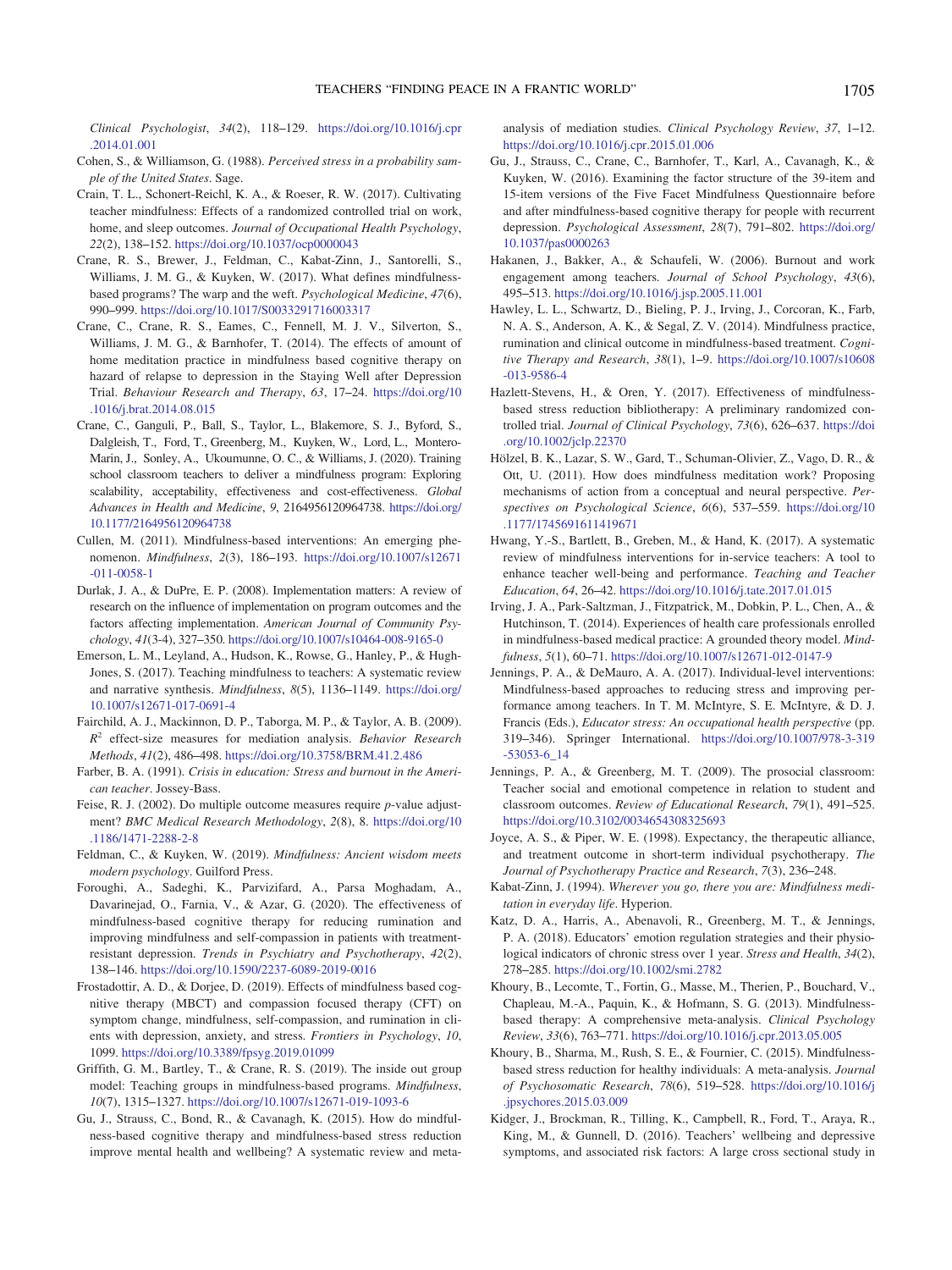English secondary schools. Journal of Affective Disorders, 192, 76–82. <https://doi.org/10.1016/j.jad.2015.11.054>

- <span id="page-17-0"></span>Kidger, J., Stone, T., Tilling, K., Brockman, R., Campbell, R., Ford, T., Hollingworth, W., King, M., Araya, R., & Gunnell, D. (2016). A pilot cluster randomised controlled trial of a support and training intervention to improve the mental health of secondary school teachers and students the WISE (Wellbeing in Secondary Education) study. BMC Public Health, 16(1), 1060. <https://doi.org/10.1186/s12889-016-3737-y>
- <span id="page-17-11"></span>Kirschner, H., Kuyken, W., Wright, K., Roberts, H., Brejcha, C., & Karl, A. (2019). Soothing your heart and feeling connected: A new experimental paradigm to study the benefits of self-compassion. Clinical Psychological Science, 7(3), 545–565. [https://doi.org/10.1177/216770261](https://doi.org/10.1177/2167702618812438) [8812438](https://doi.org/10.1177/2167702618812438)
- <span id="page-17-5"></span>Klingbeil, D. A., & Renshaw, T. L. (2018). Mindfulness-based interventions for teachers: A meta-analysis of the emerging evidence base. School Psychology Quarterly, 33(4), 501–511. [https://doi.org/10.1037/](https://doi.org/10.1037/spq0000291) [spq0000291](https://doi.org/10.1037/spq0000291)
- <span id="page-17-15"></span>Kroenke, K., Spitzer, R. L., & Williams, J. B. (2001). The PHQ-9: Validity of a brief depression severity measure. Journal of General Internal Medicine, 16(9), 606–613. [https://doi.org/10.1046/j.1525-1497.2001.01600](https://doi.org/10.1046/j.1525-1497.2001.016009606.x) [9606.x](https://doi.org/10.1046/j.1525-1497.2001.016009606.x)
- <span id="page-17-24"></span>Kuyken, W., Byford, S., Taylor, R. S., Watkins, E., Holden, E., White, K., Barrett, B., Byng, R., Evans, A., Mullan, E., & Teasdale, J. D. (2008). Mindfulness-based cognitive therapy to prevent relapse in recurrent depression. Journal of Consulting and Clinical Psychology, 76(6), 966–978. <https://doi.org/10.1037/a0013786>
- <span id="page-17-3"></span>Kuyken, W., Nuthall, E., Byford, S., Crane, C., Dalgleish, T., Ford, T., Greenberg, M. T., Ukoumunne, O. C., Viner, R. M., & Williams, J. M. G., & MYRIAD Team. (2017). The effectiveness and cost-effectiveness of a mindfulness training programme in schools compared with normal school provision (MYRIAD): Study protocol for a randomised controlled trial. Trials, 18(1), 194. [https://doi.org/10.1186/s13063-017](https://doi.org/10.1186/s13063-017-1917-4) [-1917-4](https://doi.org/10.1186/s13063-017-1917-4)
- <span id="page-17-8"></span>Lever-Taylor, B., Strauss, C., Cavanagh, K., & Jones, F. (2014). The effectiveness of self-help mindfulness-based cognitive therapy in a student sample: A randomised controlled trial. Behaviour Research and Therapy, 63, 63–69. <https://doi.org/10.1016/j.brat.2014.09.007>
- <span id="page-17-9"></span>Levin, M. E., An, W., Davis, C. H., & Twohig, M. P. (2020). Evaluating acceptance and commitment therapy and mindfulness-based stress reduction self-help books for college student mental health. Mindfulness, 11(5), 1275–1285. <https://doi.org/10.1007/s12671-020-01344-3>
- <span id="page-17-7"></span>Lim, D., Condon, P., & DeSteno, D. (2015). Mindfulness and compassion: An examination of mechanism and scalability. PLoS ONE, 10(2), e0118221. <https://doi.org/10.1371/journal.pone.0118221>
- <span id="page-17-6"></span>Lomas, T., Medina, J. C., Ivtzan, I., Rupprecht, S., & Eiroa-Orosa, F. J. (2017). The impact of mindfulness on the wellbeing and performance of educators: A systematic review of the empirical literature. Teaching and Teacher Education, 61, 132–141. [https://doi.org/10.1016/j.tate.2016.10](https://doi.org/10.1016/j.tate.2016.10.008) [.008](https://doi.org/10.1016/j.tate.2016.10.008)
- <span id="page-17-22"></span>MacKinnon, D. P. (2008). Introduction to statistical mediation analysis (1st ed.). Routledge. <https://doi.org/10.4324/9780203809556>
- <span id="page-17-21"></span>MacKinnon, D. P., Lockwood, C. M., & Williams, J. (2004). Confidence limits for the indirect effect: Distribution of the product and resampling methods. Multivariate Behavioral Research, 39(1), 99–128. [https://doi](https://doi.org/10.1207/s15327906mbr3901_4) [.org/10.1207/s15327906mbr3901\\_4](https://doi.org/10.1207/s15327906mbr3901_4)
- <span id="page-17-16"></span>Maslach, C., Jackson, S. E., & Leiter, R. L. (1996). Maslach burnout inventory: Manual (3rd ed.). Consulting Psychologists Press.
- <span id="page-17-13"></span>McEwen, B. S. (2008). Central effects of stress hormones in health and disease: Understanding the protective and damaging effects of stress and stress mediators. European Journal of Pharmacology, 583(2-3), 174–185. <https://doi.org/10.1016/j.ejphar.2007.11.071>
- <span id="page-17-17"></span>McNeish, D. M. (2014). Modeling sparsely clustered data: Design-based, model-based, and single-level methods. Psychological Methods, 19(4), 552–563. <https://doi.org/10.1037/met0000024>
- <span id="page-17-20"></span>McNeish, D., Stapleton, L. M., & Silverman, R. D. (2017). On the unnecessary ubiquity of hierarchical linear modeling. Psychological Methods, 22(1), 114–140. <https://doi.org/10.1037/met0000078>
- <span id="page-17-25"></span>Montero-Marin, J., Kuyken, W., Gasión, V., Barceló-Soler, A., Rojas, L., Manrique, A., Esteban, R., & García Campayo, J. (2020). Feasibility and effectiveness of a workplace-adapted mindfulness-based programme to reduce stress in workers at a private sector logistics company: An exploratory mixed methods study. International Journal of Environmental Research and Public Health, 17(5), 1643. [https://doi.org/10.3390/ijerp](https://doi.org/10.3390/ijerph17051643) [h17051643](https://doi.org/10.3390/ijerph17051643)
- <span id="page-17-4"></span>Montero-Marin, J., Nuthall, E., Byford, S., Crane, C., Dalgleish, T., Ford, T., & Kuyken, W. (2021). Update to the effectiveness and cost-effectiveness of a mindfulness training programme in schools compared with normal school provision (MYRIAD): Study protocol for a randomised controlled trial. Trials, 22(1), 254. [https://doi.org/10.1186/s13063-021](https://doi.org/10.1186/s13063-021-05213-9) [-05213-9](https://doi.org/10.1186/s13063-021-05213-9)
- <span id="page-17-27"></span>Montero-Marin, J., Prado-Abril, J., Carrasco, J. M., Asensio-Martínez, Á., Gascón, S., & García-Campayo, J. (2013). Causes of discomfort in the academic workplace and their associations with the different burnout types: A mixed-methodology study. BMC Public Health, 13, 1240. <https://doi.org/10.1186/1471-2458-13-1240>
- <span id="page-17-28"></span>Montoya, A. K., & Hayes, A. F. (2017). Two-condition within-participant statistical mediation analysis: A path-analytic framework. Psychological Methods, 22(1), 6–27. <https://doi.org/10.1037/met0000086>
- <span id="page-17-26"></span>Mooney, T. K., Gibbons, M. B., Gallop, R., Mack, R. A., & Crits-Christoph, P. (2014). Psychotherapy credibility ratings: Patient predictors of credibility and the relation of credibility to therapy outcome. Psychotherapy Research, 24(5), 565–577. [https://doi.org/10.1080/10503307](https://doi.org/10.1080/10503307.2013.847988) [.2013.847988](https://doi.org/10.1080/10503307.2013.847988)
- <span id="page-17-19"></span>Morris, S. B. (2008). Estimating effect sizes from pretest-posttest-control group designs. Organizational Research Methods, 11(2), 364–386. <https://doi.org/10.1177/1094428106291059>
- <span id="page-17-18"></span>Morris, S. B., & DeShon, R. P. (2002). Combining effect size estimates in meta-analysis with repeated measures and independent-groups designs. Psychological Methods, 7(1), 105–125. [https://doi.org/10.1037/1082](https://doi.org/10.1037/1082-989X.7.1.105) [-989X.7.1.105](https://doi.org/10.1037/1082-989X.7.1.105)
- <span id="page-17-2"></span>Naghieh, A., Montgomery, P., Bonell, C. P., Thompson, M., & Aber, J. L. (2015). Organisational interventions for improving wellbeing and reducing work-related stress in teachers. Cochrane Database of Systematic Reviews, 4, CD010306. <https://doi.org/10.1002/14651858.CD010306.pub2>
- <span id="page-17-23"></span>Nam, S., & Toneatto, T. (2016). The influence of attrition in evaluating the efficacy and effectiveness of mindfulness-based interventions. International Journal of Mental Health and Addiction, 14(6), 969–981. [https://](https://doi.org/10.1007/s11469-016-9667-1) [doi.org/10.1007/s11469-016-9667-1](https://doi.org/10.1007/s11469-016-9667-1)
- <span id="page-17-10"></span>Neff, K. D. (2003). Self-compassion: An alternative conceptualization of a healthy attitude toward oneself. Self and Identity, 2(2), 85–101. [https://](https://doi.org/10.1080/15298860309032) [doi.org/10.1080/15298860309032](https://doi.org/10.1080/15298860309032)
- <span id="page-17-12"></span>Neff, K. D., & Dahm, K. A. (2017). Self-compassion: What it is, what it does, and how it relates to mindfulness. In B. A. Gaudiano (Ed.), Major themes in mental health. Mindfulness: Nonclinical applications of mindfulness: Adaptations for school, work, sports, health, and general wellbeing (pp. 495–517). Routledge/Taylor & Francis Group.
- <span id="page-17-14"></span>Neff, K. D., Tóth-Király, I., Yarnell, L. M., Arimitsu, K., Castilho, P., Ghorbani, N., Guo, H. X., Hirsch, J. K., Hupfeld, J., Hutz, C. S., Kotsou, I., Lee, W. K., Montero-Marin, J., Sirois, F. M., de Souza, L. K., Svendsen, J. L., Wilkinson, R. B., & Mantzios, M. (2019). Examining the factor structure of the Self-Compassion Scale in 20 diverse samples: Support for use of a total score and six subscale scores. Psychological Assessment, 31(1), 27–45. [https://doi.org/10.1037/pas00](https://doi.org/10.1037/pas0000629) [00629](https://doi.org/10.1037/pas0000629)
- <span id="page-17-1"></span>Oberle, E., & Schonert-Reichl, K. A. (2016). Stress contagion in the classroom? The link between classroom teacher burnout and morning cortisol in elementary school students. Social Science & Medicine (1982), 159, 30–37. <https://doi.org/10.1016/j.socscimed.2016.04.031>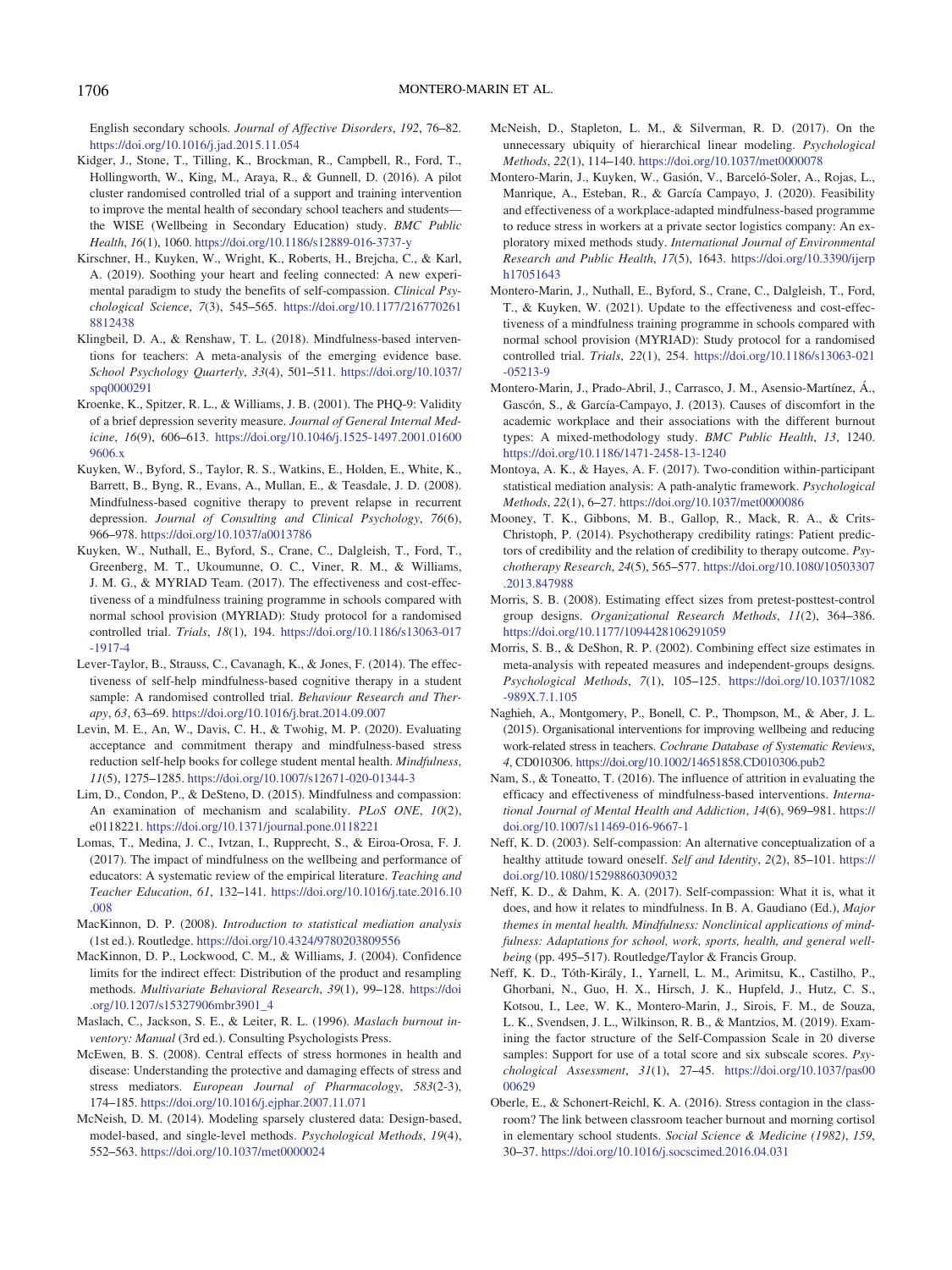- <span id="page-18-0"></span>OECD. (2009). Evaluating and rewarding the quality of teachers: International practices. OECD Publishing.
- <span id="page-18-4"></span>Parsons, C. E., Crane, C., Parsons, L. J., Fjorback, L. O., & Kuyken, W. (2017). Home practice in mindfulness-based cognitive therapy and mindfulness-based stress reduction: A systematic review and meta-analysis of participants' mindfulness practice and its association with outcomes. Behaviour Research and Therapy, 95, 29–41. [https://doi.org/10](https://doi.org/10.1016/j.brat.2017.05.004) [.1016/j.brat.2017.05.004](https://doi.org/10.1016/j.brat.2017.05.004)
- <span id="page-18-22"></span>Preacher, K. J., Zyphur, M. J., & Zhang, Z. (2010). A general multilevel SEM framework for assessing multilevel mediation. Psychological Methods, 15(3), 209–233. <https://doi.org/10.1037/a0020141>
- <span id="page-18-30"></span>Putz, R., O'Hara, K., Taggart, F., & Stewart-Brown, S. (2012). Using WEMWBS to measure the impact of your work on mental wellbeing: A practice-based user guide. [http://www.healthscotland.com/uploads/](http://www.healthscotland.com/uploads/documents/19559-WEMWBS%20practitioner-based%20user%20guide%20for%20evaluation%20Sept%202012.pdf) [documents/19559-WEMWBS%20practitioner-based%20user%20guide](http://www.healthscotland.com/uploads/documents/19559-WEMWBS%20practitioner-based%20user%20guide%20for%20evaluation%20Sept%202012.pdf) [%20for%20evaluation%20Sept%202012.pdf](http://www.healthscotland.com/uploads/documents/19559-WEMWBS%20practitioner-based%20user%20guide%20for%20evaluation%20Sept%202012.pdf)
- <span id="page-18-15"></span>Raes, F., Pommier, E., Neff, K. D., & Van Gucht, D. (2011). Construction and factorial validation of a short form of the Self-Compassion Scale. Clinical Psychology & Psychotherapy, 18(3), 250–255. [https://doi.org/](https://doi.org/10.1002/cpp.702) [10.1002/cpp.702](https://doi.org/10.1002/cpp.702)
- <span id="page-18-27"></span>Redelinghuys, K., Rothmann, S., & Botha, E. (2019). Flourishing-at-work: The role of positive organizational practices. Psychological Reports, 122(2), 609–631. <https://doi.org/10.1177/0033294118757935>
- <span id="page-18-17"></span>Roberti, J. W., Harrington, L. N., & Storch, E. A. (2006). Further psychometric support for the 10-item version of the Perceived Stress Scale. Journal of College Counseling, 9(2), 135–147. [https://doi.org/10.1002/j](https://doi.org/10.1002/j.2161-1882.2006.tb00100.x) [.2161-1882.2006.tb00100.x](https://doi.org/10.1002/j.2161-1882.2006.tb00100.x)
- <span id="page-18-6"></span>Roeser, R. W., Schonert-Reichl, K. A., Jha, A., Cullen, M., Wallace, L., Wilensky, R., Oberle, E., Thomson, K., Taylor, C., & Harrison, J. (2013). Mindfulness training and reductions in teacher stress and burnout: Results from two randomized, waitlist-control field trials. Journal of Educational Psychology, 105(3), 787–804. [https://doi.org/10.1037/](https://doi.org/10.1037/a0032093) [a0032093](https://doi.org/10.1037/a0032093)
- <span id="page-18-7"></span>Roeser, R. W., Skinner, E., Beers, J., & Jennings, P. A. (2012). Mindfulness training and teachers' professional development: An emerging area of research and practice. Child Development Perspectives, 6(2), 167–173. <https://doi.org/10.1111/j.1750-8606.2012.00238.x>
- <span id="page-18-23"></span>Ryan, R. M., & Deci, E. L. (2017). Self-determination theory: Basic psychological needs in motivation, development, and wellness. Guilford Press. <https://doi.org/10.1521/978.14625/28806>
- <span id="page-18-11"></span>Schussler, D. L., Deweese, A., Rasheed, D., Demauro, A., Brown, J., Greenberg, M., & Jennings, P. A. (2018). Stress and release: Case studies of teacher resilience following a mindfulness-based intervention. American Journal of Education, 125(1), 1–28. [https://doi.org/10.1086/](https://doi.org/10.1086/699808) [699808](https://doi.org/10.1086/699808)
- <span id="page-18-12"></span>Schussler, D. L., DeWeese, A., Rasheed, D., DeMauro, A. A., Doyle, S. L., Brown, J. L., Greenberg, M. T., & Jennings, P. A. (2019). The relationship between adopting mindfulness practice and reperceiving: A qualitative Investigation of CARE for Teachers. Mindfulness, 10(12), 2567–2582. <https://doi.org/10.1007/s12671-019-01228-1>
- <span id="page-18-5"></span>Segal, Z. V., Dimidjian, S., Beck, A., Boggs, J. M., Vanderkruik, R., Metcalf, C. A., Gallop, R., Felder, J. N., & Levy, J. (2020). Outcomes of online mindfulness-based cognitive therapy for patients with residual depressive symptoms: A randomized clinical trial. JAMA Psychiatry, 77(6), 563–573. <https://doi.org/10.1001/jamapsychiatry.2019.4693>
- <span id="page-18-3"></span>Segal, Z., Williams, M., & Teasdale, J. (2013). Mindfulness-based cognitive therapy for depression (2nd ed.). Guilford Press.
- <span id="page-18-8"></span>Sekhon, M., Cartwright, M., & Francis, J. J. (2017). Acceptability of healthcare interventions: An overview of reviews and development of a theoretical framework. BMC Health Services Research, 17(1), 88. <https://doi.org/10.1186/s12913-017-2031-8>
- <span id="page-18-13"></span>Smart, L. M., Peters, J. R., & Baer, R. A. (2016). Development and validation of a measure of self-critical rumination. Assessment, 23(3), 321–332. <https://doi.org/10.1177/1073191115573300>
- <span id="page-18-20"></span>Snijders, T. A. B., & Bosker, R. J. (2011). Multilevel analysis: An introduction to basic and advanced multilevel modeling (2nd ed.). Sage.
- <span id="page-18-18"></span>Spitzer, R. L., Kroenke, K., Williams, J. B., & Löwe, B. (2006). A brief measure for assessing generalized anxiety disorder: The GAD-7. Archives of Internal Medicine, 166(10), 1092–1097. [https://doi.org/10](https://doi.org/10.1001/archinte.166.10.1092) [.1001/archinte.166.10.1092](https://doi.org/10.1001/archinte.166.10.1092)
- <span id="page-18-29"></span>Stansfeld, S. A., Rasul, F. R., Head, J., & Singleton, N. (2011). Occupation and mental health in a national U.K. survey. Social Psychiatry and Psychiatric Epidemiology, 46(2), 101–110. [https://doi.org/10.1007/s00127](https://doi.org/10.1007/s00127-009-0173-7) [-009-0173-7](https://doi.org/10.1007/s00127-009-0173-7)
- <span id="page-18-26"></span>Stinson, E. J., Perez, M., Ohrt, T. K., Von, S. A., & Bruening, V. (2018). The association between program credibility, expectancy, and acceptability with baseline pathology and outcome for a body acceptance prevention program. Journal of Clinical Psychology, 74(12), 2161–2172. <https://doi.org/10.1002/jclp.22654>
- <span id="page-18-19"></span>Szigeti, R., Balázs, N., Bikfalvi, R., & Urbán, R. (2017). Burnout and depressive symptoms in teachers: Factor structure and construct validity of the Maslach Burnout inventory-educators survey among elementary and secondary school teachers in Hungary. Stress and Health, 33(5), 530–539. <https://doi.org/10.1002/smi.2737>
- <span id="page-18-25"></span>Talbot, F. (2012). Client contact in self-help therapy for anxiety and depression: Necessary but can take a variety of forms beside therapist contact. Behaviour Change, 29(2), 63–76. [https://doi.org/10.1017/bec](https://doi.org/10.1017/bec.2012.4) [.2012.4](https://doi.org/10.1017/bec.2012.4)
- <span id="page-18-9"></span>Taylor, C., Harrison, J., Haimovitz, K., Oberle, E., Thomson, K., Schonert-Reichl, K., & Roeser, R. W. (2016). Examining ways that a mindfulness-based intervention reduces stress in public school teachers: A mixed-methods study. Mindfulness, 7(1), 115–129. [https://doi.org/10](https://doi.org/10.1007/s12671-015-0425-4) [.1007/s12671-015-0425-4](https://doi.org/10.1007/s12671-015-0425-4)
- <span id="page-18-16"></span>Tennant, R., Hiller, L., Fishwick, R., Platt, S., Joseph, S., Weich, S., Parkinson, J., Secker, J., & Stewart-Brown, S. (2007). The Warwick-Edinburgh Mental Well-being Scale (WEMWBS): Development and U. K. validation. Health and Quality of Life Outcomes, 5, 63. [https://doi](https://doi.org/10.1186/1477-7525-5-63) [.org/10.1186/1477-7525-5-63](https://doi.org/10.1186/1477-7525-5-63)
- <span id="page-18-14"></span>Tickell, A., Byng, R., Crane, C., Gradinger, F., Hayes, R., Robson, J., Cardy, J., Weaver, A., Morant, N., & Kuyken, W. (2020). Recovery from recurrent depression with mindfulness-based cognitive therapy and antidepressants: A qualitative study with illustrative case studies. BMJ Open, 10(2), e033892. <https://doi.org/10.1136/bmjopen-2019-033892>
- <span id="page-18-1"></span>Unterbrink, T., Hack, A., Pfeifer, R., Buhl-Grießhaber, V., Müller, U., Wesche, H., Frommhold, M., Scheuch, K., Seibt, R., Wirsching, M., & Bauer, J. (2007). Burnout and effort-reward-imbalance in a sample of 949 German teachers. International Archives of Occupational and Environmental Health, 80(5), 433–441. [https://doi.org/10.1007/s00420-007](https://doi.org/10.1007/s00420-007-0169-0) [-0169-0](https://doi.org/10.1007/s00420-007-0169-0)
- <span id="page-18-10"></span>van der Velden, A. M., Kuyken, W., Wattar, U., Crane, C., Pallesen, K. J., Dahlgaard, J., Fjorback, L. O., & Piet, J. (2015). A systematic review of mechanisms of change in mindfulness-based cognitive therapy in the treatment of recurrent major depressive disorder. Clinical Psychology Review, 37, 26–39. <https://doi.org/10.1016/j.cpr.2015.02.001>
- <span id="page-18-2"></span>van Horn, J. E., Schaufeli, W. B., Greenglass, E. R., & Burke, R. J. (1997). A Canadian-Dutch comparison of teachers' burnout. Psychological Reports, 81(2), 371–382. <https://doi.org/10.2466/pr0.1997.81.2.371>
- <span id="page-18-24"></span>Vansteenkiste, M., Ryan, R. M., & Soenens, B. (2020). Basic psychological need theory: Advancements, critical themes, and future directions. Motivation and Emotion, 44(1), 1–31. [https://doi.org/10.1007/s11031](https://doi.org/10.1007/s11031-019-09818-1) [-019-09818-1](https://doi.org/10.1007/s11031-019-09818-1)
- <span id="page-18-21"></span>Verbeke, G., Fieuws, S., Molenberghs, G., & Davidian, M. (2014). The analysis of multivariate longitudinal data: A review. Statistical Methods in Medical Research, 23(1), 42–59. <https://doi.org/10.1177/0962280212445834>
- <span id="page-18-28"></span>von der Embse, N., & Mankin, A. (2021). Changes in teacher stress and wellbeing throughout the academic year. Journal of Applied School Psychology, 37(2), 165–184. <https://doi.org/10.1080/15377903.2020.1804031>